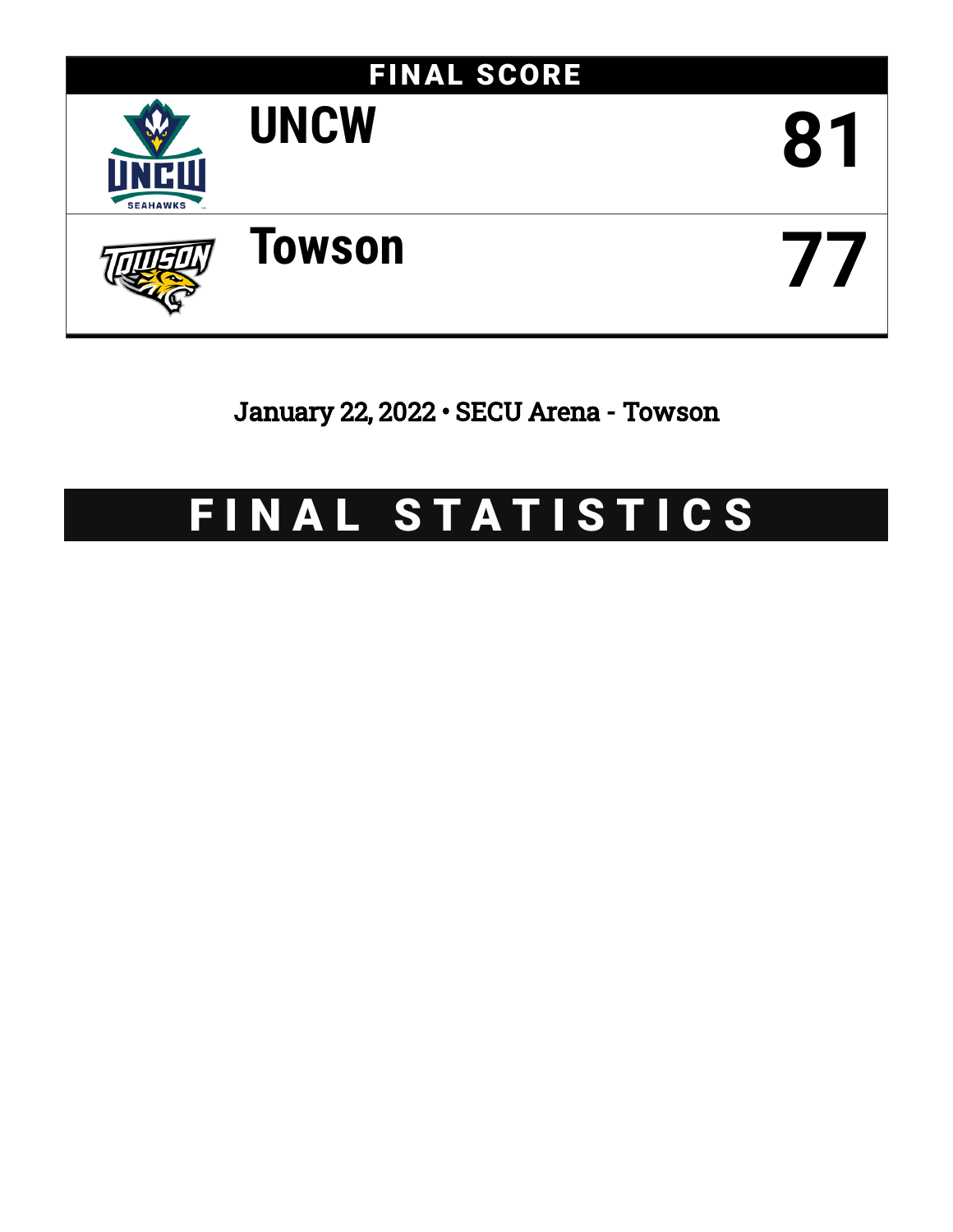# **Official Box Score UNCW vs Towson Game Totals -- Final Statistics January 22, 2022 at SECU Arena - Towson**



# **UNCW 81**

|     | <b>TOTALS</b>           |    | 81              | 28-68    | $6 - 21$ | $19 - 26$ | 16 | 26 | 42 | 14             | 9        |                |              |              | 5 2 2 5 |                |
|-----|-------------------------|----|-----------------|----------|----------|-----------|----|----|----|----------------|----------|----------------|--------------|--------------|---------|----------------|
|     | TEAM                    |    |                 |          |          |           | 5  | 2  |    | $\Omega$       |          | 0              |              |              |         |                |
| 23  | <b>KELLY, AMARI</b>     | F. |                 | $0 - 0$  | 0-0      | $1 - 2$   | 2  | 2  | 4  | $\overline{2}$ | $\Omega$ | 0              |              | 0            | 10      | -3             |
| 10  | HARVEY, JAMAHRI         | G  | 12 <sup>2</sup> | $5 - 11$ | $2 - 4$  | $0 - 0$   | 0  | 4  | 4  | 0              |          | 2              | $\Omega$     |              | 25      | $\mathbf{0}$   |
| 01  | FORNES, JAYLEN          | G  | 13              | $5 - 13$ | $3-6$    | $0-0$     | 3  | 4  |    | 2              |          |                | 0            | 0            | 38      | 10             |
| 00  | THOMAS, JAMARII         | G  | 0               | $0 - 0$  | $0 - 0$  | $0 - 0$   | 0  | 0  | 0  | 0              |          |                | $\Omega$     | 0            | 2       | $-2$           |
| 30  | SIMS, JAYLEN            | G  | 15              | $2 - 13$ | $0 - 4$  | $11 - 12$ | 2  | 5  | 7  | $\Omega$       | 2        | 0              | $\Omega$     | $\Omega$     | 42      | 5              |
| 13  | <b>WHITE, TRAZARIEN</b> | F. | 3               | $1 - 4$  | $0 - 1$  | $1 - 1$   | 0  | 1  |    | 1              | 0        | 2              | $\mathbf{0}$ | $\mathbf{0}$ | 18      | -6             |
| 04  | OKAURU, MIKE            | G  | 9               | $4-6$    | $1-2$    | $0 - 0$   |    | 3  | 4  | 4              | 2        |                |              | 1            | 19      | 4              |
| 03  | <b>BAKER, JAMES</b>     | G  | 10              | $3 - 5$  | $0 - 2$  | $4-6$     | 2  | 1  | 3  | $\overline{2}$ | 0        | $\overline{0}$ | 0            |              | 35      | $\overline{7}$ |
| 02  | PHILLIPS, SHYKEIM       | G  | 18              | $8 - 16$ | $0 - 2$  | $2 - 5$   |    | 4  | 5  | 3              | 2        | 0              | 0            | 2            | 36      | 5              |
| No. | Player                  | S  | Pts             | FG.      | 3FG      | FT        | ΟR | DR | TR | РF             | A        | TO             | <b>B</b> lk  | Stl          | Min     | $+/-$          |

| <b>Shooting By Period</b><br>Period | FG        | FG%   | 3FG      | 3FG%  | FT        | FT%   | Deadball Rebounds: 3,0<br>Last $FG: 3rd-00:23$            |
|-------------------------------------|-----------|-------|----------|-------|-----------|-------|-----------------------------------------------------------|
| 1st Half                            | $10 - 30$ | 33%   | $2 - 11$ | 18%   | $8-9$     | 89%   | Biggest Run: 7-0                                          |
| 2nd Half                            | 15 33     | 45%   | $3 - 8$  | 38%   | $2 - 7$   | 29%   | Largest lead: By 5 at 3rd-00:10<br>Technical Fouls: None. |
| 3rd Half                            | $3 - 5$   | 60%   | 1-2      | 50%   | $9 - 10$  | 90%   |                                                           |
| Game                                | 28-68     | 41.2% | $6 - 21$ | 28.6% | $19 - 26$ | 73.1% |                                                           |

# **Towson 77**

| No.             | Player                     | S  | Pts           | FG.      | 3FG     | FT        | OR           | DR.           | TR | PF  | A        | TO             | <b>Blk</b>     | Stl      | Min     | $+/-$       |
|-----------------|----------------------------|----|---------------|----------|---------|-----------|--------------|---------------|----|-----|----------|----------------|----------------|----------|---------|-------------|
| 00              | RIZZUTO, ANTONIO           | G  | 16            | $5 - 10$ | $4 - 7$ | $2 - 2$   |              | 0             |    | 0   |          | 2              | 0              | 0        | 30      | -5          |
| 11              | GIBSON, JASON              | G  | $\mathcal{P}$ | $1 - 4$  | $0 - 3$ | $0-0$     | $\mathbf{0}$ | 3             | 3  | 4   | 4        | $\overline{0}$ | $\overline{0}$ |          | 27      | $\Omega$    |
| 25              | <b>TIMBERLAKE, NICOLAS</b> | G  | 16            | $6 - 12$ | $2 - 6$ | $2 - 2$   | $\Omega$     | 3             | 3  | 4   | 1.       | 3              | $\Omega$       | 1        | 29      | $\mathbf 1$ |
| 32              | THOMPSON, CHARLES          | F. | 12            | $5 - 8$  | $0 - 0$ | $2 - 2$   | 5            | 6             | 11 | 1   | $\Omega$ | $\mathcal{P}$  | 1              | $\Omega$ | -31     | $-10$       |
|                 | 55 HOLDEN, CAMERON         | F. | 18            | $9 - 18$ | $0 - 2$ | $0 - 3$   | 3            | 4             |    | 4   | 3        | $\mathcal{P}$  | $\Omega$       |          | 38      | $\Omega$    |
| 01              | <b>NOLAN JR., TERRY</b>    | G  | 3             | $1 - 8$  | $0 - 3$ | $1 - 2$   |              | $\mathcal{P}$ | 3  | 4   | 5        | 1              |                | 1        | 29      | -6          |
| 12 <sup>1</sup> | <b>GRAY, JUWAN</b>         | F. | 6             | $2 - 7$  | $1 - 3$ | 1-1       | 3            | 4             |    |     |          |                | $\Omega$       | $\Omega$ | 26      | -6          |
| 13              | PAAR, CHASE                | F  | 4             | $1 - 2$  | $0 - 0$ | $2 - 2$   | $\Omega$     | 2             | 2  | 1   | $\Omega$ | 1              | 1              | $\Omega$ | 14      | 6           |
|                 | <b>TEAM</b>                |    |               |          |         |           | 1            | 2             | 3  | - 0 |          | 1              |                |          |         |             |
|                 | <b>TOTALS</b>              |    |               | 77 30-69 | $7-24$  | $10 - 14$ | 14           | 26            | 40 | 19  | 15       | 13             | 3              |          | 4 2 2 5 |             |

| Game                                | 30-69     | 43.5% | 7-24     | 29.2% | 10-14   | 71.4% |
|-------------------------------------|-----------|-------|----------|-------|---------|-------|
| 3rd Half                            | 4-13      | 31%   | 2-4      | 50%   | $2 - 2$ | 100%  |
| 2nd Half                            | 14-28     | 50%   | $1 - 10$ | 10%   | $4 - 7$ | 57%   |
| 1st Half                            | $12 - 28$ | 43%   | 4-10     | 40%   | 4-5     | 80%   |
| <b>Shooting By Period</b><br>Period | FG        | FG%   | 3FG      | 3FG%  | FT      | FT%   |

*Deadball Rebounds:* 3,2 *Last FG:* 3rd-00:03 *Biggest Run:* 5-0 *Largest lead:* By 12 at 2nd-15:15 *Technical Fouls:* #0 TEAM (Admin Technical) @ 3rd - 00:16;

| Game Notes:                                                           | <b>Score</b>                                    | 1st | 2nd             | 3rd | <b>TOT</b> | <b>Points</b>     | <b>NCW</b>     | <b>TOW</b>     |
|-----------------------------------------------------------------------|-------------------------------------------------|-----|-----------------|-----|------------|-------------------|----------------|----------------|
| Officials: Jereny Mosier, Ryan Sassano, Tim Kelly<br>Attendance: 1273 | <b>NCW</b>                                      | 30  | 35              | 16  | 81         | In the Paint      | 38             | 44             |
|                                                                       | <b>TOW</b>                                      | 32  | 33              | 12  | 77         | Off Turns         | 14             |                |
| Start Time: 02:02 PM ET                                               |                                                 |     |                 |     |            | 2nd Chance        | 22             | 13             |
| End Time: 04:30 PM ET<br>Game Duration: 2:28                          | NCW led for 7:39. TOW led for 31:48.            |     |                 |     |            | <b>Fast Break</b> |                |                |
| Conference Game:                                                      | Game was tied for 5:33.<br>Times tied: <b>8</b> |     | Lead Changes: 6 |     |            | Bench             | 26             | 13             |
|                                                                       |                                                 |     |                 |     |            | Per Poss          | 1.125<br>38/72 | 1.069<br>35/72 |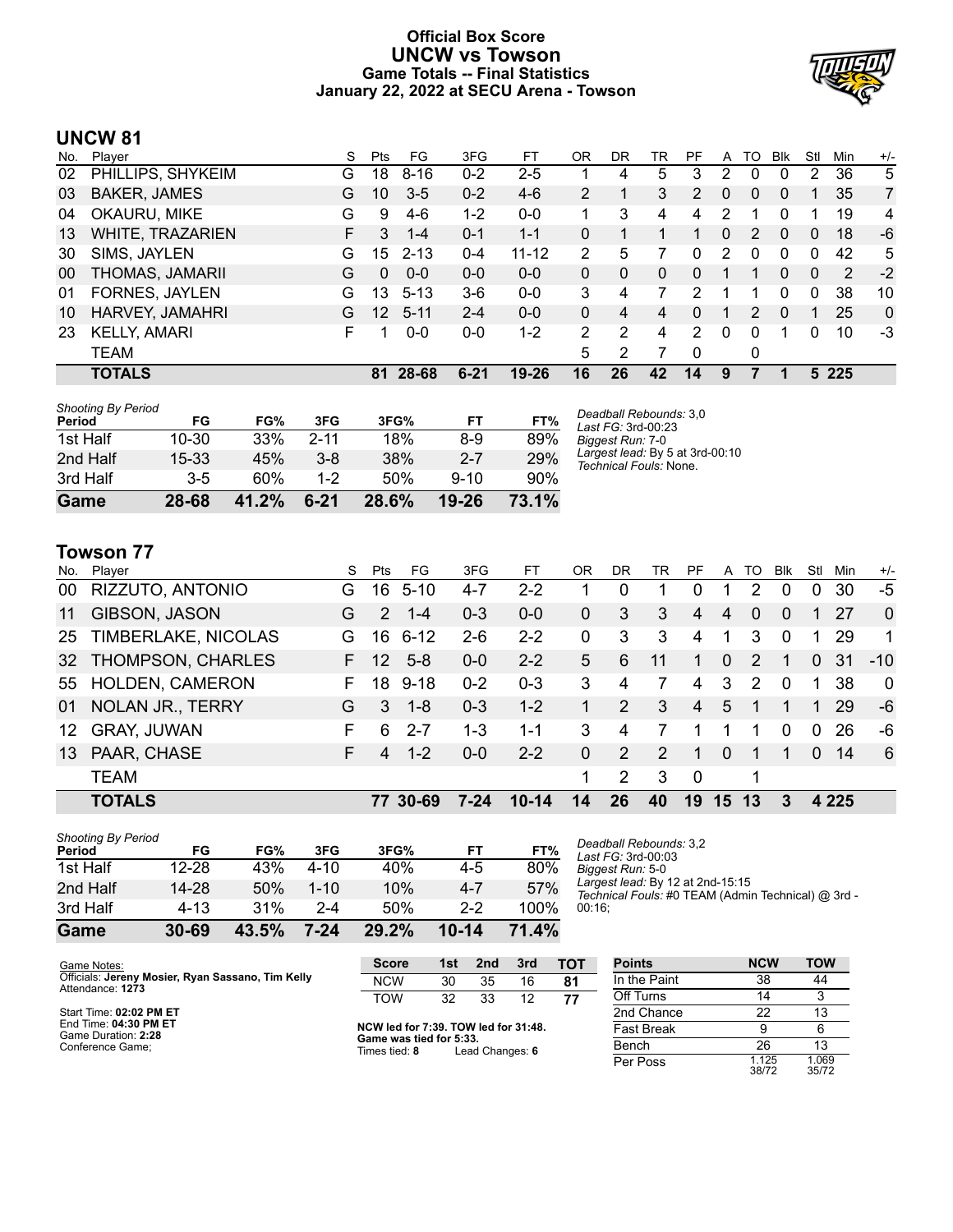# **Official Box Score UNCW vs Towson First Half Statistics Only January 22, 2022 at SECU Arena - Towson**



# **UNCW 30**

| No. | Plaver              | S  | <b>Pts</b>   | <b>FG</b> | 3FG      | <b>FT</b> | <b>OR</b> | <b>DR</b> | TR            | PF | A        | TO            | <b>B</b> lk | Stl      | Min | $+/-$       |
|-----|---------------------|----|--------------|-----------|----------|-----------|-----------|-----------|---------------|----|----------|---------------|-------------|----------|-----|-------------|
| 02  | PHILLIPS, SHYKEIM   | G  | 4            | $2-6$     | $0 - 2$  | $0-0$     | 0         |           |               |    | 0        | 0             | 0           | 0        | 14  | $-3$        |
| 03  | <b>BAKER, JAMES</b> | G  | 4            | $1 - 2$   | $0 - 1$  | $2 - 2$   | 2         |           | 3             | 0  | $\Omega$ | 0             | $\Omega$    | $\Omega$ | 15  | 1           |
| 04  | OKAURU, MIKE        | G  | 2            | $1-2$     | $0 - 1$  | $0-0$     | 0         |           |               | 2  |          |               | 0           | 0        | 5   | -1          |
| 13  | WHITE, TRAZARIEN    | F. | 3            | $1 - 2$   | $0 - 1$  | 1-1       | 0         | 0         | 0             |    | 0        | $\mathcal{P}$ | 0           | 0        | 13  | $-1$        |
| 30  | SIMS, JAYLEN        | G  |              | 1-8       | $0 - 2$  | $5-6$     | 1         | 3         | 4             | 0  |          | 0             | 0           | 0        | 18  | -1          |
| 00  | THOMAS, JAMARII     | G  | $\mathbf{0}$ | $0 - 0$   | $0 - 0$  | $0 - 0$   | 0         | 0         | 0             | 0  |          |               | 0           | $\Omega$ | 2   | $-2$        |
| 01  | FORNES, JAYLEN      | G  | 3            | $1 - 4$   | $1 - 2$  | $0 - 0$   | 2         |           | 3             | 0  | 0        | 0             | 0           | 0        | 14  | -1          |
| 10  | HARVEY, JAMAHRI     | G  | 7            | $3-6$     | $1 - 2$  | $0 - 0$   | 0         | 2         | $\mathcal{P}$ | 0  | $\Omega$ |               | 0           | 0        | 13  | $\mathbf 1$ |
| 23  | <b>KELLY, AMARI</b> | F  | 0            | $0 - 0$   | $0 - 0$  | $0 - 0$   | 0         | 2         | 2             | 2  | $\Omega$ | 0             | 1           | 0        | 5   | $-3$        |
|     | <b>TEAM</b>         |    |              |           |          |           | 4         | 0         | 4             | 0  |          | 0             |             |          |     |             |
|     | <b>TOTALS</b>       |    | 30           | $10 - 30$ | $2 - 11$ | $8-9$     | 9         | 11        | 20            | 6  | 3        | 5             |             |          | 100 |             |

| <b>Shooting By Period</b><br>Period | FG    | FG%   | 3FG      | 3FG%  | F1      | FT%   | Deadball Rebounds: 3,0<br>Last FG Half: NCW 2nd-02:16 |
|-------------------------------------|-------|-------|----------|-------|---------|-------|-------------------------------------------------------|
| 1st Half                            | 10-30 | 33%   | $2 - 11$ | 18%   | 8-9     | 89%   |                                                       |
| Game                                | 28-68 | 41.2% | 6-21     | 28.6% | $19-26$ | 73.1% |                                                       |

# **Towson 32**

| No. | Plaver              | S. | Pts           | FG       | 3FG     | <b>FT</b> | <b>OR</b> | <b>DR</b>      | TR            | PF            | A             | TO             | <b>B</b> lk | Stl      | Min   | $+/-$          |
|-----|---------------------|----|---------------|----------|---------|-----------|-----------|----------------|---------------|---------------|---------------|----------------|-------------|----------|-------|----------------|
| 00  | RIZZUTO, ANTONIO    | G  | 9             | $3-5$    | 3-4     | $0 - 0$   | $\Omega$  | 0              | 0             | 0             | 0             | 2              | 0           | $\Omega$ | 11    | 1              |
| 11  | GIBSON, JASON       | G  | $\mathcal{P}$ | $1 - 2$  | $0 - 1$ | $0 - 0$   | 0         |                |               | 1             | 3             | $\overline{0}$ | $\Omega$    |          | 16    | 2              |
| 25  | TIMBERLAKE, NICOLAS | G  | 5             | $2 - 4$  | $1 - 2$ | $0 - 0$   | 0         | 3              | 3             | 2             |               |                | $\Omega$    |          | 15    | -1             |
| 32  | THOMPSON, CHARLES   | F. | 8             | $3 - 3$  | $0 - 0$ | $2 - 2$   | 1         | $\overline{2}$ | 3             | 1             | $\Omega$      |                | $\Omega$    | $\Omega$ | 10    | $-1$           |
| 55  | HOLDEN, CAMERON     | F. | 6             | $3 - 8$  | $0 - 2$ | $0 - 1$   |           | 2              | 3             | $\mathcal{P}$ |               | 0              | $\Omega$    | $\Omega$ | 15    | $\overline{4}$ |
| 01  | NOLAN JR., TERRY    | G  | $\Omega$      | $0 - 3$  | $0 - 1$ | $0 - 0$   |           | 1              | $\mathcal{P}$ | 1             | $\mathcal{P}$ |                |             | 1        | 13    | 1              |
| 12  | <b>GRAY, JUWAN</b>  | F  | 0             | $0 - 3$  | $0 - 0$ | $0 - 0$   | 2         |                | 3             |               |               | 0              | $\Omega$    | $\Omega$ | 12    | 1              |
| 13  | PAAR, CHASE         | F. | 2             | $0 - 0$  | $0 - 0$ | $2 - 2$   | 0         | 0              | $\Omega$      | $\Omega$      | $\Omega$      |                |             | $\Omega$ | 10    | 3              |
|     | <b>TEAM</b>         |    |               |          |         |           | $\Omega$  | 2              | 2             | 0             |               | 0              |             |          |       |                |
|     | <b>TOTALS</b>       |    |               | 32 12-28 | 4-10    | $4 - 5$   | 5         | 12             | 17            | 8             | 8             | 6              | 2           |          | 3 100 |                |

| <b>Shooting By Period</b><br>Period | FG        | FG%   | 3FG  | 3FG%  | FТ        | FT%   |
|-------------------------------------|-----------|-------|------|-------|-----------|-------|
| 1st Half                            | $12 - 28$ | 43%   | 4-10 | 40%   | 4-5       | 80%   |
| Game                                | $30 - 69$ | 43.5% | 7-24 | 29.2% | $10 - 14$ | 71.4% |

*Deadball Rebounds:* 3,2 *Last FG Half:* TOW 2nd-03:48

| Game Notes:                                                           | <b>Score</b> | 1st | 2nd | 3rd | TOT | <b>Points (This Period)</b> | <b>NCW</b>     | <b>TOW</b>     |
|-----------------------------------------------------------------------|--------------|-----|-----|-----|-----|-----------------------------|----------------|----------------|
| Officials: Jereny Mosier, Ryan Sassano, Tim Kelly<br>Attendance: 1273 | <b>NCW</b>   | 30  | 35  | 16  | 81  | In the Paint                |                | 16             |
|                                                                       | <b>TOW</b>   | 32  | 33  | 12  | 77  | Off Turns                   |                |                |
| Start Time: 02:02 PM ET                                               |              |     |     |     |     | 2nd Chance                  |                |                |
| End Time: 04:30 PM ET<br>Game Duration: 2:28                          |              |     |     |     |     | <b>Fast Break</b>           |                |                |
| Conference Game:                                                      |              |     |     |     |     | Bench                       | 10             |                |
|                                                                       |              |     |     |     |     | Per Poss                    | 1.000<br>14/30 | 1.032<br>14/31 |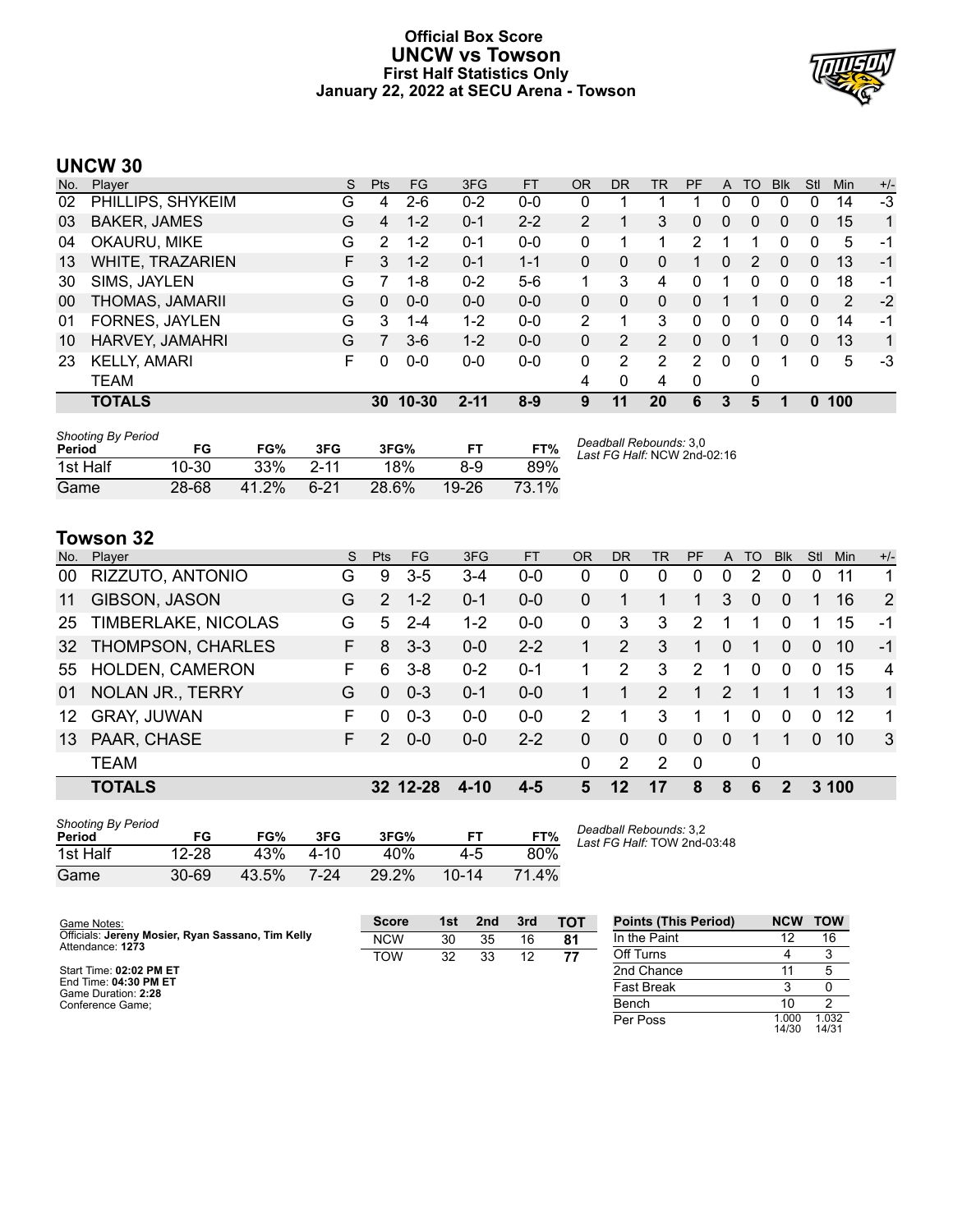# **Official Play-By-Play UNCW vs Towson First Half January 22, 2022 at SECU Arena - Towson**



# **Period 1**

<mark>Starters:</mark><br>UNCW: 2 PHILLIPS,SHYKEIM (G); 3 BAKER,JAMES (G); 4 OKAURU,MIKE (G); 13 WHITE,TRAZARIEN (F); 30 SIMS,JAYLEN (G);<br>Towson: 0 RIZZUTO,ANTONIO (G); 11 GIBSON,JASON (G); 25 TIMBERLAKE,NICOLAS (G); 32 THOMPSON,CHARLES

| Time           | <b>VISITORS: UNCW</b>                                  | <b>Score</b> | <b>Margin</b>  | <b>HOME: Towson</b>                  |
|----------------|--------------------------------------------------------|--------------|----------------|--------------------------------------|
| 19:30          | GOOD! LAYUP by PHILLIPS, SHYKEIM [PNT]                 | $0 - 2$      | V <sub>2</sub> |                                      |
| 19:03          |                                                        |              |                | MISSED JUMPER by HOLDEN, CAMERON     |
| 18:59          | REBOUND (DEF) by SIMS, JAYLEN                          |              |                |                                      |
| 18:56          | MISSED LAYUP by SIMS, JAYLEN                           |              |                |                                      |
| 18:53          | REBOUND (OFF) by SIMS, JAYLEN                          |              |                |                                      |
| 18:51          | MISSED 3PTR by OKAURU, MIKE                            |              |                |                                      |
| 18:46          |                                                        |              |                | REBOUND (DEF) by TIMBERLAKE, NICOLAS |
| 18:31          | FOUL (PERSONAL) by OKAURU, MIKE                        |              |                |                                      |
| 18:31          |                                                        | $1 - 2$      | V <sub>1</sub> | GOOD! FT by THOMPSON, CHARLES        |
| 18:31          |                                                        | $2 - 2$      | $\mathsf{T}$   | GOOD! FT by THOMPSON, CHARLES        |
| 18:15          | GOOD! LAYUP by OKAURU, MIKE [PNT]                      | $2 - 4$      | V <sub>2</sub> |                                      |
| 17:53          |                                                        | $4 - 4$      | T              | GOOD! LAYUP by THOMPSON, CHARLES     |
| 17:53          |                                                        |              |                | ASSIST by TIMBERLAKE, NICOLAS        |
| 17:36          | MISSED LAYUP by PHILLIPS, SHYKEIM                      |              |                |                                      |
| 17:25          | REBOUND (OFF) by BAKER, JAMES                          |              |                |                                      |
| 17:25          | GOOD! LAYUP by BAKER, JAMES                            | $4 - 6$      | V <sub>2</sub> |                                      |
| 17:10          |                                                        |              |                | MISSED 3PTR by TIMBERLAKE, NICOLAS   |
| 17:04          | REBOUND (DEF) by OKAURU, MIKE                          |              |                |                                      |
| 17:02          | MISSED 3PTR by SIMS, JAYLEN                            |              |                |                                      |
| 16:58<br>16:44 |                                                        |              |                | REBOUND (DEF) by GIBSON, JASON       |
| 16:42          | REBOUND (DEF) by PHILLIPS, SHYKEIM                     |              |                | MISSED 3PTR by RIZZUTO, ANTONIO      |
| 16:34          | MISSED 3PTR by BAKER, JAMES                            |              |                |                                      |
| 16:30          |                                                        |              |                | REBOUND (DEF) by TIMBERLAKE, NICOLAS |
| 16:09          |                                                        | $6-6$        | Τ              | GOOD! LAYUP by HOLDEN, CAMERON       |
| 16:09          | FOUL (PERSONAL) by WHITE, TRAZARIEN                    |              |                |                                      |
| 16:09          |                                                        |              |                | SUB OUT: RIZZUTO, ANTONIO            |
| 16:09          |                                                        |              |                | SUB OUT: GIBSON, JASON               |
| 16:09          |                                                        |              |                | SUB OUT: THOMPSON, CHARLES           |
| 16:09          |                                                        |              |                | SUB IN: NOLAN JR., TERRY             |
| 16:09          |                                                        |              |                | SUB IN: GRAY, JUWAN                  |
| 16:09          |                                                        |              |                | SUB IN: PAAR, CHASE                  |
| 16:09          | SUB OUT: PHILLIPS, SHYKEIM                             |              |                |                                      |
| 16:09          | SUB OUT: BAKER, JAMES                                  |              |                |                                      |
| 16:09          | SUB OUT: OKAURU, MIKE                                  |              |                |                                      |
| 16:09          | SUB IN: FORNES, JAYLEN                                 |              |                |                                      |
| 16:09          | SUB IN: HARVEY, JAMAHRI                                |              |                |                                      |
| 16:09          | SUB IN: KELLY, AMARI                                   |              |                |                                      |
| 16:08          |                                                        |              |                | MISSED FT by HOLDEN, CAMERON         |
| 16:06          | REBOUND (DEF) by SIMS, JAYLEN                          |              |                |                                      |
| 15:56          | GOOD! LAYUP by WHITE, TRAZARIEN                        | $6 - 8$      | V <sub>2</sub> |                                      |
| 15:56          |                                                        |              |                | FOUL (PERSONAL) by HOLDEN, CAMERON   |
| 15:56          |                                                        |              |                |                                      |
| 15:56          | GOOD! FT by WHITE, TRAZARIEN                           | $6-9$        | V <sub>3</sub> |                                      |
| 15:38          |                                                        | $9-9$        |                | GOOD! 3PTR by TIMBERLAKE, NICOLAS    |
| 15:38          |                                                        |              |                | ASSIST by NOLAN JR., TERRY           |
| 15:09          | TURNOVER (OUTOFBOUNDS) by WHITE, TRAZARIEN             |              |                |                                      |
| 14:53          |                                                        |              |                | MISSED 3PTR by HOLDEN, CAMERON       |
| 14:50          |                                                        |              |                | REBOUND (OFF) by GRAY, JUWAN         |
| 14:49<br>14:49 |                                                        |              |                | MISSED LAYUP by GRAY, JUWAN          |
| 14:46          | BLOCK by KELLY, AMARI<br>REBOUND (DEF) by KELLY, AMARI |              |                |                                      |
| 14:46          | SUB OUT: WHITE, TRAZARIEN                              |              |                |                                      |
| 14:46          | SUB IN: THOMAS, JAMARII                                |              |                |                                      |
| 14:37          | MISSED LAYUP by FORNES, JAYLEN                         |              |                |                                      |
| 14:34          | REBOUND (OFF) by TEAM                                  |              |                |                                      |
| 14:23          | TURNOVER (LOSTBALL) by HARVEY, JAMAHRI                 |              |                |                                      |
| 14:23          |                                                        |              |                | STEAL by NOLAN JR., TERRY            |
| 14:18          |                                                        |              |                | MISSED LAYUP by NOLAN JR., TERRY     |
| 14:15          | REBOUND (DEF) by KELLY, AMARI                          |              |                |                                      |
| 14:04          | MISSED JUMPER by SIMS, JAYLEN                          |              |                |                                      |
| 14:00          | REBOUND (OFF) by FORNES, JAYLEN                        |              |                |                                      |
| 13:55          | GOOD! 3PTR by HARVEY, JAMAHRI                          | $9 - 12$     | $V_3$          |                                      |
| 13:55          | ASSIST by THOMAS, JAMARII                              |              |                |                                      |
| 13:38          | FOUL (PERSONAL) by KELLY, AMARI                        |              |                |                                      |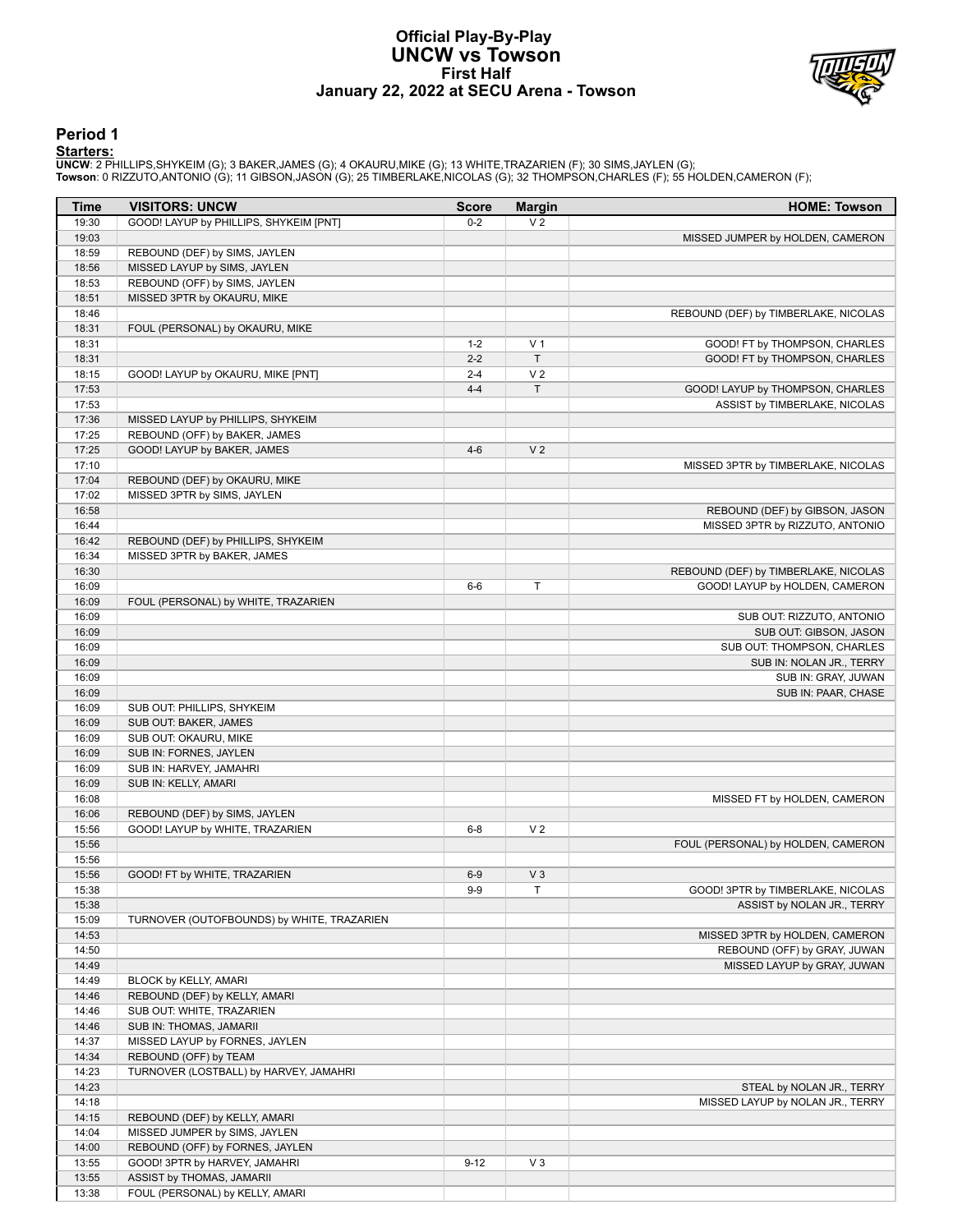| <b>Time</b>    | <b>VISITORS: UNCW</b>                             | <b>Score</b> | <b>Margin</b>  | <b>HOME: Towson</b>                        |
|----------------|---------------------------------------------------|--------------|----------------|--------------------------------------------|
| 13:38          |                                                   | $10 - 12$    | V <sub>2</sub> | GOOD! FT by PAAR, CHASE                    |
| 13:38          |                                                   |              |                | SUB OUT: TIMBERLAKE, NICOLAS               |
| 13:38          |                                                   |              |                | SUB OUT: HOLDEN, CAMERON                   |
| 13:38          |                                                   |              |                | SUB IN: RIZZUTO, ANTONIO                   |
| 13:38          |                                                   |              |                | SUB IN: GIBSON, JASON                      |
| 13:38          |                                                   | $11 - 12$    | V <sub>1</sub> | GOOD! FT by PAAR, CHASE                    |
| 13:23          | TURNOVER (BADPASS) by THOMAS, JAMARII             |              |                |                                            |
| 13:23          |                                                   |              |                | STEAL by GIBSON, JASON                     |
| 13:07          |                                                   | $14 - 12$    | H <sub>2</sub> | GOOD! 3PTR by RIZZUTO, ANTONIO             |
| 13:07<br>12:46 | MISSED LAYUP by HARVEY, JAMAHRI                   |              |                | ASSIST by GIBSON, JASON                    |
| 12:43          | REBOUND (OFF) by FORNES, JAYLEN                   |              |                |                                            |
| 12:41          | MISSED JUMPER by FORNES, JAYLEN                   |              |                |                                            |
| 12:41          |                                                   |              |                | BLOCK by PAAR, CHASE                       |
| 12:41          | REBOUND (OFF) by TEAM                             |              |                |                                            |
| 12:41          |                                                   |              |                | SUB OUT: PAAR, CHASE                       |
| 12:41          |                                                   |              |                | SUB IN: THOMPSON, CHARLES                  |
| 12:41          | SUB OUT: THOMAS, JAMARII                          |              |                |                                            |
| 12:41          | SUB OUT: KELLY, AMARI                             |              |                |                                            |
| 12:41          | SUB OUT: SIMS, JAYLEN                             |              |                |                                            |
| 12:41          | SUB IN: PHILLIPS, SHYKEIM                         |              |                |                                            |
| 12:41          | SUB IN: BAKER, JAMES                              |              |                |                                            |
| 12:41          | SUB IN: OKAURU, MIKE                              |              |                |                                            |
| 12:39          | GOOD! JUMPER by HARVEY, JAMAHRI                   | $14 - 14$    | T              |                                            |
| 12:39          | ASSIST by OKAURU, MIKE                            |              |                |                                            |
| 12:12          |                                                   | $17 - 14$    | $H_3$          | GOOD! 3PTR by RIZZUTO, ANTONIO             |
| 12:12          |                                                   |              |                | ASSIST by GIBSON, JASON                    |
| 11:46<br>11:46 | TURNOVER (BADPASS) by OKAURU, MIKE                |              |                |                                            |
| 11:46          |                                                   |              |                | SUB OUT: NOLAN JR., TERRY                  |
| 11:46          |                                                   |              |                | SUB OUT: GRAY, JUWAN                       |
| 11:46          |                                                   |              |                | SUB IN: TIMBERLAKE, NICOLAS                |
| 11:46          |                                                   |              |                | SUB IN: HOLDEN, CAMERON                    |
| 11:46          | SUB OUT: FORNES, JAYLEN                           |              |                |                                            |
| 11:46          | SUB OUT: HARVEY, JAMAHRI                          |              |                |                                            |
| 11:46          | SUB IN: WHITE, TRAZARIEN                          |              |                |                                            |
| 11:46          | SUB IN: SIMS, JAYLEN                              |              |                |                                            |
| 11:30          | FOUL (PERSONAL) by OKAURU, MIKE                   |              |                |                                            |
| 11:30          | SUB OUT: OKAURU, MIKE                             |              |                |                                            |
| 11:30          | SUB IN: HARVEY, JAMAHRI                           |              |                |                                            |
| 11:19          |                                                   |              |                | MISSED JUMPER by TIMBERLAKE, NICOLAS       |
| 11:15          | REBOUND (DEF) by HARVEY, JAMAHRI                  |              |                |                                            |
| 11:01          | TURNOVER (LOSTBALL) by WHITE, TRAZARIEN           |              |                |                                            |
| 11:01          |                                                   |              |                | STEAL by TIMBERLAKE, NICOLAS               |
| 10:56          |                                                   |              |                | TURNOVER (OUTOFBOUNDS) by RIZZUTO, ANTONIO |
| 10:38          | MISSED 3PTR by WHITE, TRAZARIEN                   |              |                |                                            |
| 10:34<br>10:34 | REBOUND (OFF) by TEAM                             |              |                | FOUL (PERSONAL) by THOMPSON, CHARLES       |
| 10:34          |                                                   |              |                | SUB OUT: RIZZUTO, ANTONIO                  |
| 10:34          |                                                   |              |                | SUB IN: NOLAN JR., TERRY                   |
| 10:16          | MISSED LAYUP by SIMS, JAYLEN                      |              |                |                                            |
| 10:13          |                                                   |              |                | REBOUND (DEF) by THOMPSON, CHARLES         |
| 09:53          |                                                   | 19-14        | H <sub>5</sub> | GOOD! JUMPER by THOMPSON, CHARLES          |
| 09:53          |                                                   |              |                | ASSIST by HOLDEN, CAMERON                  |
| 09:42          |                                                   |              |                | FOUL (PERSONAL) by TIMBERLAKE, NICOLAS     |
| 09:42          | GOOD! FT by SIMS, JAYLEN                          | 19-15        | H 4            |                                            |
| 09:42          |                                                   |              |                | SUB OUT: GIBSON, JASON                     |
| 09:42          |                                                   |              |                | SUB IN: GRAY, JUWAN                        |
| 09:42          | SUB OUT: WHITE, TRAZARIEN                         |              |                |                                            |
| 09:42          | SUB IN: FORNES, JAYLEN                            |              |                |                                            |
| 09:42          | GOOD! FT by SIMS, JAYLEN                          | 19-16        | $H_3$          |                                            |
| 09:20          |                                                   |              |                | MISSED JUMPER by HOLDEN, CAMERON           |
| 09:16          |                                                   |              |                | REBOUND (OFF) by HOLDEN, CAMERON           |
| 09:15          |                                                   | $21 - 16$    | H <sub>5</sub> | GOOD! LAYUP by HOLDEN, CAMERON             |
| 09:02          | MISSED 3PTR by SIMS, JAYLEN                       |              |                |                                            |
| 08:59          |                                                   |              |                | REBOUND (DEF) by HOLDEN, CAMERON           |
| 08:51          |                                                   | $23-16$      | H7             | GOOD! LAYUP by THOMPSON, CHARLES           |
| 08:51<br>08:43 |                                                   |              |                | ASSIST by GRAY, JUWAN                      |
| 08:21          | TIMEOUT 30SEC<br>MISSED 3PTR by PHILLIPS, SHYKEIM |              |                |                                            |
| 08:18          |                                                   |              |                | REBOUND (DEF) by TIMBERLAKE, NICOLAS       |
| 08:14          |                                                   |              |                | MISSED 3PTR by NOLAN JR., TERRY            |
| 08:11          |                                                   |              |                | REBOUND (OFF) by GRAY, JUWAN               |
| 08:06          |                                                   |              |                | MISSED 3PTR by HOLDEN, CAMERON             |
| 08:03          |                                                   |              |                | REBOUND (OFF) by NOLAN JR., TERRY          |
|                |                                                   |              |                |                                            |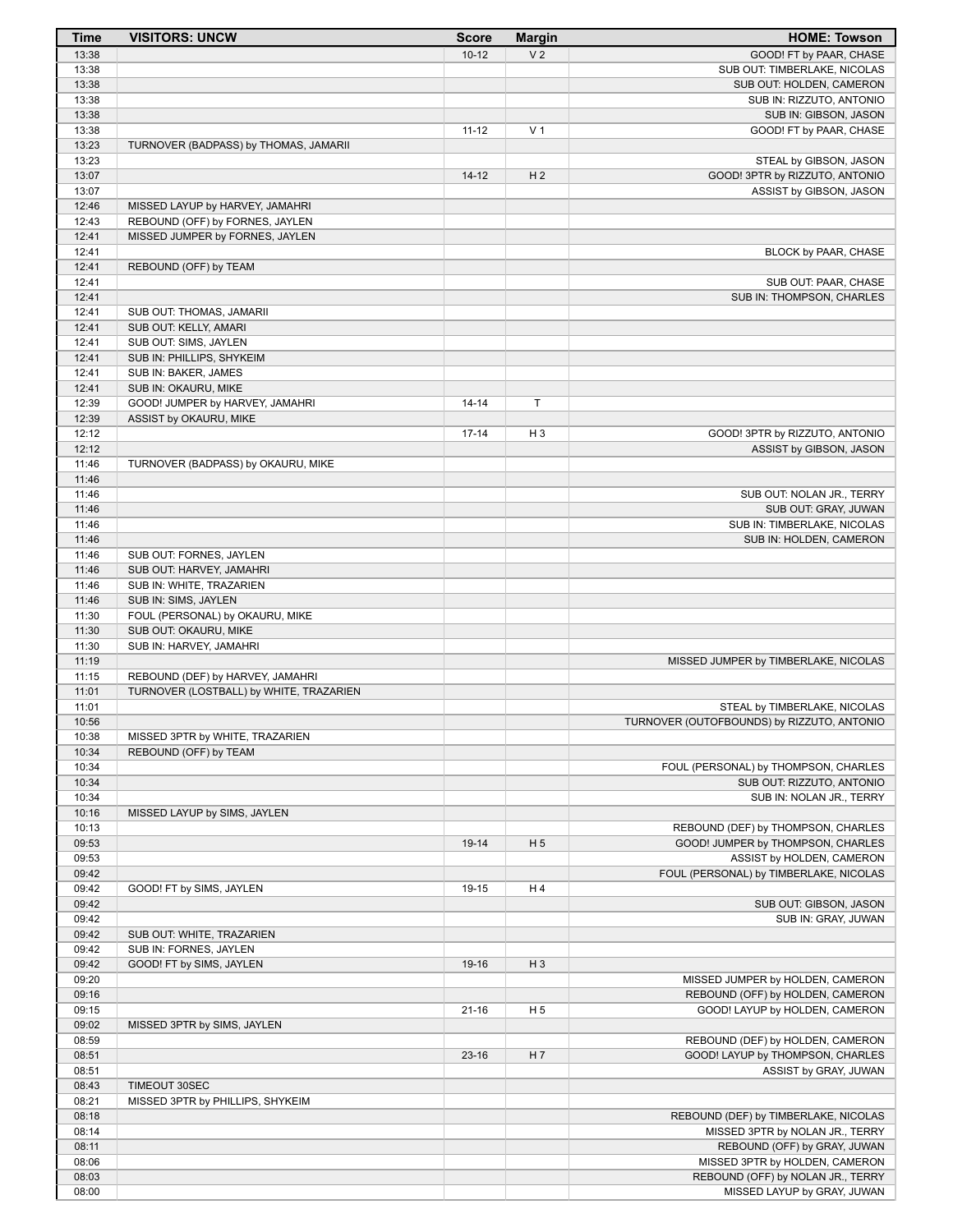| Time           | <b>VISITORS: UNCW</b>                                                 | <b>Score</b> | <b>Margin</b>  | <b>HOME: Towson</b>                        |
|----------------|-----------------------------------------------------------------------|--------------|----------------|--------------------------------------------|
| 07:58          |                                                                       |              |                | REBOUND (OFF) by THOMPSON, CHARLES         |
| 07:58          |                                                                       |              |                | TURNOVER (TRAVEL) by THOMPSON, CHARLES     |
| 07:58          |                                                                       |              |                |                                            |
| 07:44          | MISSED LAYUP by PHILLIPS, SHYKEIM                                     |              |                |                                            |
| 07:44          | REBOUND (OFF) by BAKER, JAMES                                         |              |                |                                            |
| 07:44          |                                                                       |              |                | FOUL (PERSONAL) by GRAY, JUWAN             |
| 07:44          | GOOD! FT by BAKER, JAMES                                              | $23-17$      | H <sub>6</sub> |                                            |
| 07:44          |                                                                       |              |                | SUB OUT: TIMBERLAKE, NICOLAS               |
| 07:44          |                                                                       |              |                | SUB OUT: HOLDEN, CAMERON                   |
| 07:44          |                                                                       |              |                | SUB IN: RIZZUTO, ANTONIO                   |
| 07:44          |                                                                       |              |                | SUB IN: GIBSON, JASON                      |
| 07:44          | GOOD! FT by BAKER, JAMES                                              | $23 - 18$    | H <sub>5</sub> |                                            |
| 07:29          | FOUL (PERSONAL) by PHILLIPS, SHYKEIM                                  |              |                |                                            |
| 07:22          |                                                                       |              |                | MISSED LAYUP by NOLAN JR., TERRY           |
| 07:19<br>07:14 | REBOUND (DEF) by HARVEY, JAMAHRI<br>GOOD! 3PTR by FORNES, JAYLEN [FB] | $23 - 21$    | H <sub>2</sub> |                                            |
| 07:14          | ASSIST by SIMS, JAYLEN                                                |              |                |                                            |
| 06:46          |                                                                       |              |                | MISSED LAYUP by GRAY, JUWAN                |
| 06:42          | REBOUND (DEF) by BAKER, JAMES                                         |              |                |                                            |
| 06:19          | MISSED JUMPER by SIMS, JAYLEN                                         |              |                |                                            |
| 06:16          |                                                                       |              |                | REBOUND (DEF) by NOLAN JR., TERRY          |
| 06:15          |                                                                       |              |                | SUB OUT: NOLAN JR., TERRY                  |
| 06:15          |                                                                       |              |                | SUB OUT: THOMPSON, CHARLES                 |
| 06:15          |                                                                       |              |                | SUB IN: PAAR, CHASE                        |
| 06:15          |                                                                       |              |                | SUB IN: HOLDEN, CAMERON                    |
| 06:15          | SUB OUT: SIMS, JAYLEN                                                 |              |                |                                            |
| 06:15          | SUB IN: WHITE, TRAZARIEN                                              |              |                |                                            |
| 06:00          |                                                                       |              |                | TURNOVER (OUTOFBOUNDS) by RIZZUTO, ANTONIO |
| 05:40          | MISSED 3PTR by HARVEY, JAMAHRI                                        |              |                |                                            |
| 05:40          | SUB OUT: WHITE, TRAZARIEN                                             |              |                |                                            |
| 05:40          | SUB IN: KELLY, AMARI                                                  |              |                |                                            |
| 05:38          |                                                                       |              |                | REBOUND (DEF) by TEAM                      |
| 05:23          |                                                                       |              |                | MISSED 3PTR by GIBSON, JASON               |
| 05:22          |                                                                       |              |                | REBOUND (OFF) by TEAM                      |
| 05:22          | FOUL (PERSONAL) by KELLY, AMARI                                       |              |                |                                            |
| 05:22          | SUB OUT: BAKER, JAMES                                                 |              |                |                                            |
| 05:22          | SUB OUT: HARVEY, JAMAHRI                                              |              |                |                                            |
| 05:22          | SUB IN: SIMS, JAYLEN                                                  |              |                |                                            |
| 05:22          | SUB IN: WHITE, TRAZARIEN                                              |              |                |                                            |
| 05:18          |                                                                       | $26 - 21$    | H <sub>5</sub> | GOOD! 3PTR by RIZZUTO, ANTONIO             |
| 05:18          |                                                                       |              |                | ASSIST by GIBSON, JASON                    |
| 04:44          | MISSED JUMPER by SIMS, JAYLEN                                         |              |                |                                            |
| 04:41          |                                                                       |              |                | REBOUND (DEF) by GRAY, JUWAN               |
| 04:24          |                                                                       |              |                | MISSED LAYUP by RIZZUTO, ANTONIO           |
| 04:23          | REBOUND (DEF) by FORNES, JAYLEN                                       |              |                |                                            |
| 04:23          |                                                                       |              |                | FOUL (PERSONAL) by GIBSON, JASON           |
| 04:23          |                                                                       |              |                | SUB OUT: GRAY, JUWAN                       |
| 04:23          |                                                                       |              |                | SUB IN: TIMBERLAKE, NICOLAS                |
| 04:09          | GOOD! LAYUP by PHILLIPS, SHYKEIM                                      | 26-23        | $H_3$          |                                            |
| 03:49          |                                                                       |              |                | TURNOVER (BADPASS) by TIMBERLAKE, NICOLAS  |
| 03:49          |                                                                       |              |                | SUB OUT: RIZZUTO, ANTONIO                  |
| 03:49<br>03:49 |                                                                       |              |                | SUB IN: NOLAN JR., TERRY                   |
| 03:49          | SUB OUT: KELLY, AMARI                                                 |              |                |                                            |
| 03:49          | SUB IN: BAKER, JAMES                                                  |              |                |                                            |
| 03:17          | MISSED 3PTR by PHILLIPS, SHYKEIM                                      |              |                |                                            |
| 03:17          |                                                                       |              |                | REBOUND (DEF) by TEAM                      |
| 03:02          |                                                                       | 28-23        | H <sub>5</sub> | GOOD! DUNK by HOLDEN, CAMERON              |
| 03:02          |                                                                       |              |                | ASSIST by NOLAN JR., TERRY                 |
| 02:41          | MISSED 3PTR by FORNES, JAYLEN                                         |              |                |                                            |
| 02:36          |                                                                       |              |                | REBOUND (DEF) by HOLDEN, CAMERON           |
| 02:18          |                                                                       |              |                | MISSED JUMPER by HOLDEN, CAMERON           |
| 02:15          | REBOUND (DEF) by SIMS, JAYLEN                                         |              |                |                                            |
| 02:10          |                                                                       |              |                | FOUL (PERSONAL) by NOLAN JR., TERRY        |
| 02:10          | SUB OUT: PHILLIPS, SHYKEIM                                            |              |                |                                            |
| 02:10          | SUB IN: HARVEY, JAMAHRI                                               |              |                |                                            |
| 02:03          |                                                                       |              |                | FOUL (PERSONAL) by HOLDEN, CAMERON         |
| 02:03          |                                                                       |              |                | SUB OUT: HOLDEN, CAMERON                   |
| 02:03          |                                                                       |              |                | SUB IN: GRAY, JUWAN                        |
| 02:03          | GOOD! FT by SIMS, JAYLEN                                              | 28-24        | H4             |                                            |
| 02:03          | GOOD! FT by SIMS, JAYLEN                                              | 28-25        | $H_3$          |                                            |
| 01:44          |                                                                       |              |                | TURNOVER (LOSTBALL) by PAAR, CHASE         |
| 01:40          | MISSED LAYUP by HARVEY, JAMAHRI                                       |              |                |                                            |
| 01:40          |                                                                       |              |                | BLOCK by NOLAN JR., TERRY                  |
| 01:40          | REBOUND (OFF) by TEAM                                                 |              |                |                                            |
| 01:35          | GOOD! LAYUP by SIMS, JAYLEN                                           | 28-27        | H <sub>1</sub> |                                            |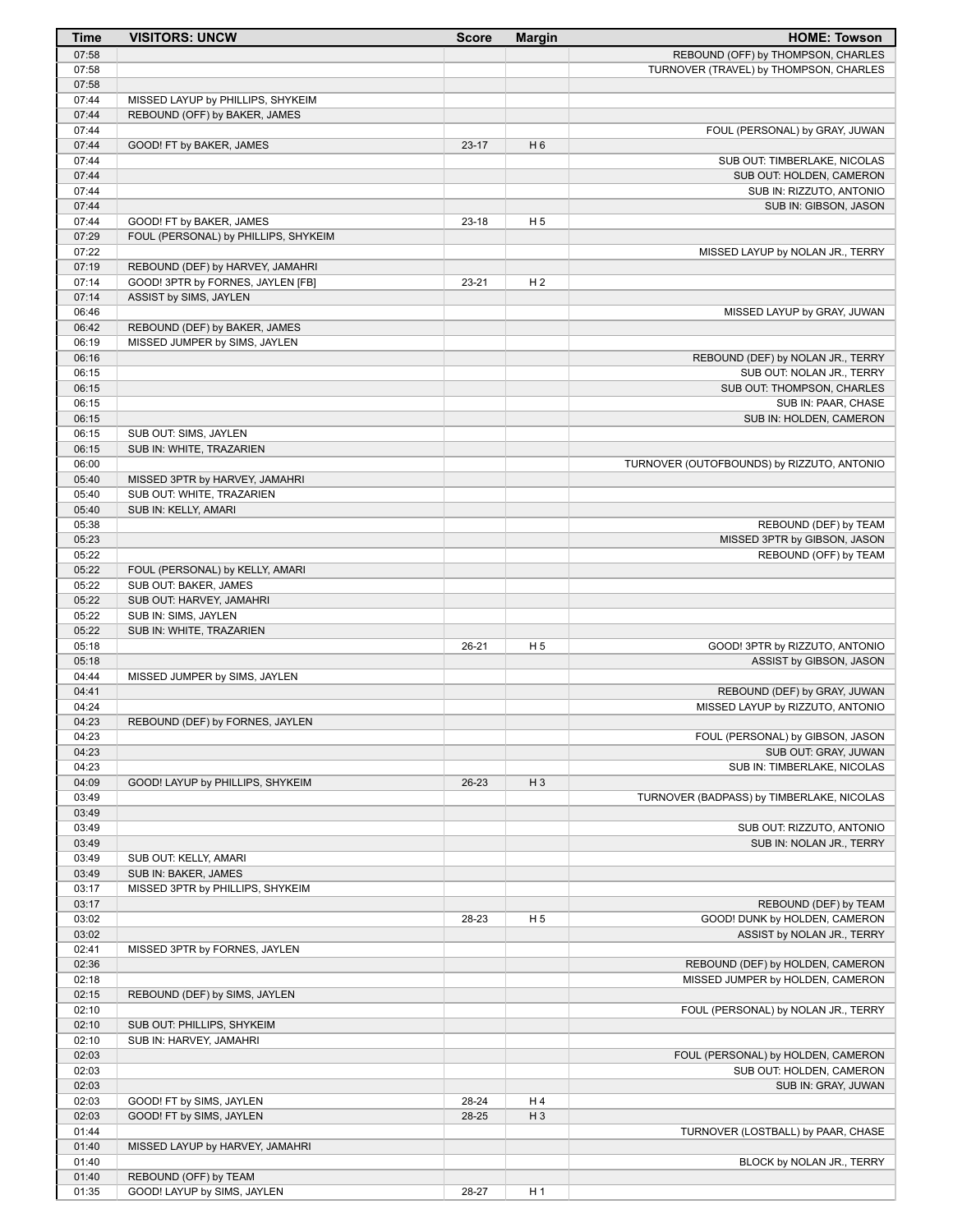| <b>Time</b> | <b>VISITORS: UNCW</b>           | <b>Score</b> | Margin         | <b>HOME: Towson</b>                        |
|-------------|---------------------------------|--------------|----------------|--------------------------------------------|
| 01:16       |                                 | $30 - 27$    | $H_3$          | GOOD! LAYUP by GIBSON, JASON               |
| 00:53       | GOOD! JUMPER by HARVEY, JAMAHRI | $30 - 29$    | H <sub>1</sub> |                                            |
| 00:51       |                                 |              |                | TIMEOUT 30SEC                              |
| 00:35       |                                 | 32-29        | $H_3$          | GOOD! LAYUP by TIMBERLAKE, NICOLAS         |
| 00:10       |                                 |              |                | FOUL (PERSONAL) by TIMBERLAKE, NICOLAS     |
| 00:10       |                                 |              |                | SUB OUT: PAAR, CHASE                       |
| 00:10       |                                 |              |                | SUB OUT: TIMBERLAKE, NICOLAS               |
| 00:10       |                                 |              |                | SUB IN: RIZZUTO, ANTONIO                   |
| 00:10       |                                 |              |                | SUB IN: THOMPSON, CHARLES                  |
| 00:10       | GOOD! FT by SIMS, JAYLEN        | 32-30        | H <sub>2</sub> |                                            |
| 00:09       | MISSED FT by SIMS, JAYLEN       |              |                |                                            |
| 00:08       |                                 |              |                | REBOUND (DEF) by THOMPSON, CHARLES         |
| 00:00       |                                 |              |                | TURNOVER (OUTOFBOUNDS) by NOLAN JR., TERRY |

# **UNCW 30, Towson 32**

| <b>Points (This Period)</b> | <b>NCW</b>     | <b>TOW</b>     |
|-----------------------------|----------------|----------------|
| In the Paint                | 12             | 16             |
| Off Turns                   |                | 3              |
| 2nd Chance                  | 11             | 5              |
| <b>Fast Break</b>           | ર              |                |
| Bench                       | 10             |                |
| Per Poss                    | 1.000<br>14/30 | 1.032<br>14/31 |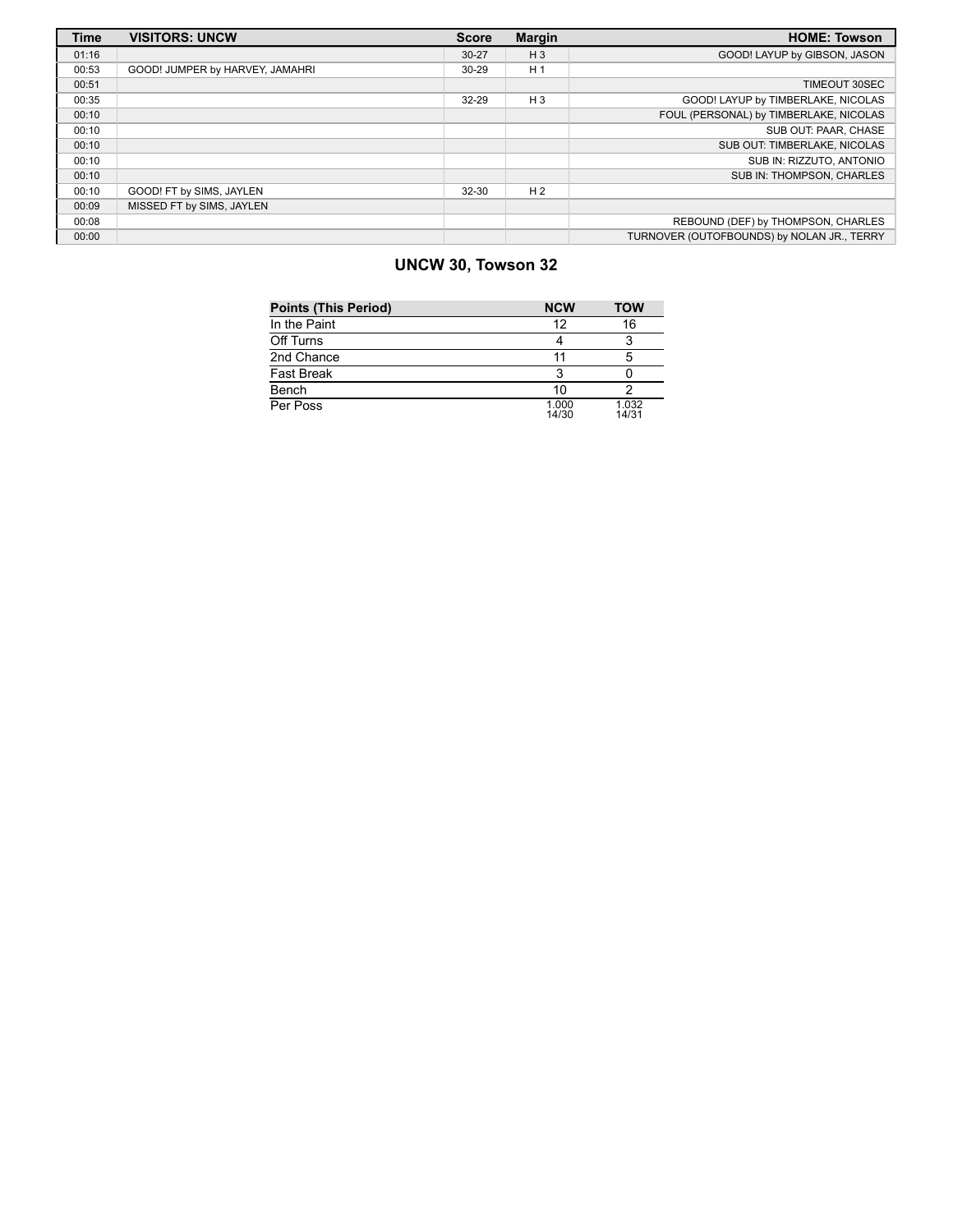# **Official Box Score UNCW vs Towson Second Half Statistics Only January 22, 2022 at SECU Arena - Towson**



# **UNCW 35**

| No. | Plaver              | S  | <b>Pts</b> | FG.      | 3FG     | <b>FT</b> | <b>OR</b>     | <b>DR</b> | <b>TR</b>      | PF                    | A            | TO. | <b>B</b> lk  | Stl | Min      | $+/-$          |
|-----|---------------------|----|------------|----------|---------|-----------|---------------|-----------|----------------|-----------------------|--------------|-----|--------------|-----|----------|----------------|
| 02  | PHILLIPS, SHYKEIM   | G  | 12         | $6 - 10$ | $0 - 0$ | $0 - 3$   |               | 3         | 4              |                       | 2            | 0   | 0            | 2   | 18       | $\overline{2}$ |
| 03  | <b>BAKER, JAMES</b> | G  | 3          | $1 - 2$  | $0 - 1$ | $1 - 2$   | 0             | 0         | 0              | $\overline{2}$        | 0            | 0   | 0            |     | 15       | 2              |
| 04  | OKAURU, MIKE        | G  | 5          | $2 - 3$  | $1 - 1$ | $0-0$     |               | 1         | $\overline{2}$ | $\mathbf{2}^{\prime}$ | 0            | 0   | 0            |     | 10       | 2              |
| 13  | WHITE, TRAZARIEN    | F. | $\Omega$   | $0 - 2$  | $0 - 0$ | $0 - 0$   | 0             | 1         |                | $\mathbf{0}$          | $\mathbf{0}$ | 0   | $\mathbf{0}$ | 0   | 5        | $-5$           |
| 30  | SIMS, JAYLEN        | G  | 2          | $1 - 4$  | $0 - 1$ | $0-0$     |               | 2         | 3              | 0                     | 1            | 0   | $\Omega$     | 0   | 18       | 2              |
| 00  | THOMAS, JAMARII     | G  | $\Omega$   | $0 - 0$  | $0 - 0$ | $0 - 0$   | 0             | 0         | $\Omega$       | $\Omega$              | $\Omega$     | 0   | $\Omega$     | 0   | $\Omega$ | $\mathbf{0}$   |
| 01  | FORNES, JAYLEN      | G  |            | $3 - 7$  | $1 - 3$ | $0-0$     |               | 1         | 2              | 2                     | 0            | 1   | 0            | 0   | 19       | 7              |
| 10  | HARVEY, JAMAHRI     | G  | 5          | $2 - 5$  | $1 - 2$ | $0 - 0$   | 0             | 2         | 2              | 0                     |              |     | 0            |     | 10       | $\mathbf{0}$   |
| 23  | <b>KELLY, AMARI</b> | F  |            | $0 - 0$  | $0 - 0$ | $1 - 2$   | $\mathcal{P}$ | 0         | 2              | 0                     | 0            | 0   | 0            | 0   | 5        | $\mathbf{0}$   |
|     | TEAM                |    |            |          |         |           |               | 1         | 2              | 0                     |              | 0   |              |     |          |                |
|     | <b>TOTALS</b>       |    |            | 35 15-33 | $3 - 8$ | $2 - 7$   |               | 11        | 18             |                       | 4            | 2   | 0            |     | 5 100    |                |

| <b>Shooting By Period</b><br>Period | FG    | FG%   | 3FG      | 3FG%  | FТ        | FT%   | Deadball Rebounds: 3,0<br>Last FG Half: NCW 3rd-00:23 |
|-------------------------------------|-------|-------|----------|-------|-----------|-------|-------------------------------------------------------|
| 2nd Half                            | 15-33 | 45%   | 3-8      | 38%   |           | 29%   |                                                       |
| Game                                | 28-68 | 41.2% | $6 - 21$ | 28.6% | $19 - 26$ | 73.1% |                                                       |

# **Towson 33**

| No. | Player                   | S. | Pts           | FG.      | 3FG      | <b>FT</b> | <b>OR</b>    | <b>DR</b>      | TR             | <b>PF</b>   | A        | TO       | <b>B</b> lk | Stl      | Min | $+/-$        |
|-----|--------------------------|----|---------------|----------|----------|-----------|--------------|----------------|----------------|-------------|----------|----------|-------------|----------|-----|--------------|
| 00  | RIZZUTO, ANTONIO         | G  | 3             | $1 - 4$  | 1-3      | $0 - 0$   | 0            | 0              | 0              | Ω           |          | 0        | $\Omega$    | $\Omega$ | 14  | $-2$         |
| 11  | GIBSON, JASON            | G  | $\Omega$      | $0 - 2$  | $0 - 2$  | $0-0$     | 0            | 2              | 2              | 3           | 1        | 0        | $\Omega$    | 0        | 10  | 2            |
| 25  | TIMBERLAKE, NICOLAS      | G  | 8             | $3 - 5$  | $0 - 2$  | $2 - 2$   | $\Omega$     | 0              | $\Omega$       | 1.          | $\Omega$ | 2        | $\Omega$    | $\Omega$ | 12  | 7            |
| 32  | <b>THOMPSON, CHARLES</b> | F  | 4             | $2 - 4$  | $0 - 0$  | $0 - 0$   |              | 4              | 5              | $\Omega$    | $\Omega$ |          |             | $\Omega$ | 15  | $-5$         |
| 55  | <b>HOLDEN, CAMERON</b>   | F. | 10            | $5-6$    | $0-0$    | $0 - 2$   |              |                | 2              | $\Omega$    |          | 2        | $\Omega$    |          | 19  | $\mathbf 0$  |
| 01  | <b>NOLAN JR., TERRY</b>  | G  | 3             | $1 - 2$  | $0 - 1$  | $1 - 2$   | 0            | $\Omega$       | $\Omega$       | 2           | 3        | $\Omega$ | $\Omega$    | $\Omega$ | 12  | -7           |
| 12  | <b>GRAY, JUWAN</b>       | F  | 3             | $1 - 3$  | $0 - 2$  | $1 - 1$   | 1            | 3              | 4              | 0           | $\Omega$ |          | $\Omega$    | $\Omega$ | 12  | -8           |
| 13  | PAAR, CHASE              | F  | $\mathcal{P}$ | $1 - 2$  | $0 - 0$  | $0 - 0$   | $\mathbf{0}$ | $\overline{2}$ | $\overline{2}$ | 1           | $\Omega$ | $\Omega$ | $\Omega$    | $\Omega$ | 5   | $\mathbf{3}$ |
|     | <b>TEAM</b>              |    |               |          |          |           | 1            | 0              |                | $\mathbf 0$ |          | 0        |             |          |     |              |
|     | <b>TOTALS</b>            |    |               | 33 14-28 | $1 - 10$ | $4 - 7$   | $\mathbf{A}$ | 12             | 16             | 7           | 6        | 6        |             | 1        | 100 |              |

| <b>Shooting By Period</b><br>Period | FG    | FG%   | 3FG      | 3FG%  | FТ        | FT%   |
|-------------------------------------|-------|-------|----------|-------|-----------|-------|
| 2nd Half                            | 14-28 | .50%  | $1 - 10$ | 10%   | $-4.7$    | 57%   |
| Game                                | 30-69 | 43.5% | 7-24     | 29.2% | $10 - 14$ | 71.4% |

*Deadball Rebounds:* 3,2 *Last FG Half:* TOW 3rd-00:03

| Game Notes:                                                           | <b>Score</b> | 1st | 2nd | 3rd | <b>TOT</b> | <b>Points (This Period)</b> | <b>NCW</b>    | <b>TOW</b>     |
|-----------------------------------------------------------------------|--------------|-----|-----|-----|------------|-----------------------------|---------------|----------------|
| Officials: Jereny Mosier, Ryan Sassano, Tim Kelly<br>Attendance: 1273 | <b>NCW</b>   | 30  | 35  | 16  | 81         | In the Paint                | 22            | 24             |
|                                                                       | TOW          | 32  | 33  | 12  | 77         | Off Turns                   |               |                |
| Start Time: 02:02 PM ET                                               |              |     |     |     |            | 2nd Chance                  |               |                |
| End Time: 04:30 PM ET<br>Game Duration: 2:28                          |              |     |     |     |            | Fast Break                  |               |                |
| Conference Game:                                                      |              |     |     |     |            | Bench                       | 13            |                |
|                                                                       |              |     |     |     |            | Per Poss                    | .129<br>16/31 | 1.000<br>16/33 |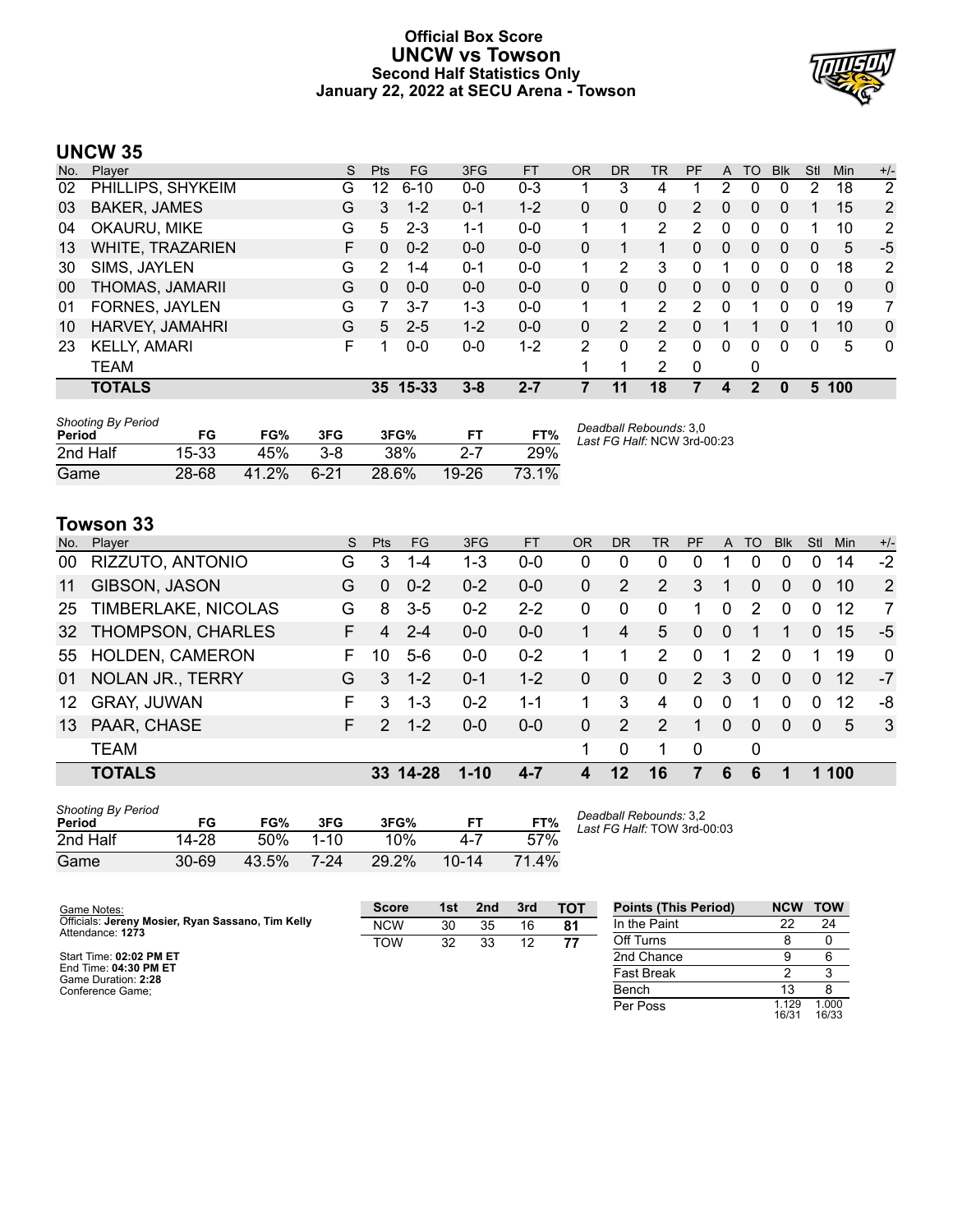# **Official Play-By-Play UNCW vs Towson Second Half January 22, 2022 at SECU Arena - Towson**



# **Period 2**

<mark>Starters:</mark><br>UNCW: 2 PHILLIPS,SHYKEIM (G); 3 BAKER,JAMES (G); 4 OKAURU,MIKE (G); 13 WHITE,TRAZARIEN (F); 30 SIMS,JAYLEN (G);<br>Towson: 0 RIZZUTO,ANTONIO (G); 11 GIBSON,JASON (G); 25 TIMBERLAKE,NICOLAS (G); 32 THOMPSON,CHARLES

| Time           | <b>VISITORS: UNCW</b>                                              | <b>Score</b> | <b>Margin</b>  | <b>HOME: Towson</b>                      |
|----------------|--------------------------------------------------------------------|--------------|----------------|------------------------------------------|
| 20:00          |                                                                    |              |                | SUB OUT: NOLAN JR., TERRY                |
| 20:00          |                                                                    |              |                | SUB OUT: GRAY, JUWAN                     |
| 20:00          |                                                                    |              |                | SUB IN: TIMBERLAKE, NICOLAS              |
| 20:00          |                                                                    |              |                | SUB IN: HOLDEN, CAMERON                  |
| 20:00          | SUB OUT: FORNES, JAYLEN                                            |              |                |                                          |
| 20:00          | SUB OUT: HARVEY, JAMAHRI                                           |              |                |                                          |
| 20:00          | SUB IN: PHILLIPS, SHYKEIM                                          |              |                |                                          |
| 20:00          | SUB IN: OKAURU, MIKE                                               |              |                |                                          |
| 19:34          |                                                                    | 35-30        | H <sub>5</sub> | GOOD! 3PTR by RIZZUTO, ANTONIO           |
| 19:34          |                                                                    |              |                | ASSIST by HOLDEN, CAMERON                |
| 19:12          | MISSED 3PTR by BAKER, JAMES                                        |              |                |                                          |
| 19:10          | REBOUND (OFF) by PHILLIPS, SHYKEIM                                 |              |                |                                          |
| 19:10          |                                                                    |              |                | FOUL (PERSONAL) by GIBSON, JASON         |
| 19:07<br>19:05 | MISSED JUMPER by WHITE, TRAZARIEN<br>REBOUND (OFF) by OKAURU, MIKE |              |                |                                          |
| 19:05          | MISSED JUMPER by OKAURU, MIKE                                      |              |                |                                          |
| 19:05          |                                                                    |              |                | REBOUND (DEF) by TEAM                    |
| 19:05          | FOUL (PERSONAL) by OKAURU, MIKE                                    |              |                |                                          |
| 19:05          | SUB OUT: OKAURU, MIKE                                              |              |                |                                          |
| 19:05          | SUB IN: HARVEY, JAMAHRI                                            |              |                |                                          |
| 18:47          |                                                                    | 37-30        | H 7            | GOOD! DUNK by THOMPSON, CHARLES          |
| 18:47          |                                                                    |              |                | ASSIST by RIZZUTO, ANTONIO               |
| 18:36          | TURNOVER (BADPASS) by HARVEY, JAMAHRI                              |              |                |                                          |
| 18:36          |                                                                    |              |                | STEAL by HOLDEN, CAMERON                 |
| 18:30          | SUB OUT: WHITE, TRAZARIEN                                          |              |                |                                          |
| 18:30          | SUB IN: FORNES, JAYLEN                                             |              |                |                                          |
| 18:20          |                                                                    |              |                | MISSED JUMPER by THOMPSON, CHARLES       |
| 18:16          | REBOUND (DEF) by HARVEY, JAMAHRI                                   |              |                |                                          |
| 18:07          | MISSED LAYUP by PHILLIPS, SHYKEIM                                  |              |                |                                          |
| 18:04          |                                                                    |              |                | REBOUND (DEF) by THOMPSON, CHARLES       |
| 17:54          |                                                                    |              |                | MISSED 3PTR by GIBSON, JASON             |
| 17:49          | REBOUND (DEF) by PHILLIPS, SHYKEIM                                 |              |                |                                          |
| 17:40          | GOOD! LAYUP by SIMS, JAYLEN                                        | 37-32        | H <sub>5</sub> |                                          |
| 17:22<br>17:22 | STEAL by BAKER, JAMES                                              |              |                | TURNOVER (LOSTBALL) by THOMPSON, CHARLES |
| 17:10          | MISSED JUMPER by FORNES, JAYLEN                                    |              |                |                                          |
| 17:07          |                                                                    |              |                | REBOUND (DEF) by THOMPSON, CHARLES       |
| 16:57          |                                                                    | 39-32        | H <sub>7</sub> | GOOD! LAYUP by TIMBERLAKE, NICOLAS       |
| 16:57          | FOUL (PERSONAL) by BAKER, JAMES                                    |              |                |                                          |
| 16:57          |                                                                    |              |                | SUB OUT: RIZZUTO, ANTONIO                |
| 16:57          |                                                                    |              |                | SUB OUT: GIBSON, JASON                   |
| 16:57          |                                                                    |              |                | SUB OUT: THOMPSON, CHARLES               |
| 16:57          |                                                                    |              |                | SUB IN: NOLAN JR., TERRY                 |
| 16:57          |                                                                    |              |                | SUB IN: GRAY, JUWAN                      |
| 16:57          |                                                                    |              |                | SUB IN: PAAR, CHASE                      |
| 16:57          |                                                                    | 40-32        | H 8            | GOOD! FT by TIMBERLAKE, NICOLAS          |
| 16:44          | GOOD! LAYUP by PHILLIPS, SHYKEIM                                   | 40-34        | H <sub>6</sub> |                                          |
| 16:44          | TIMEOUT 30SEC                                                      |              |                |                                          |
| 16:44          |                                                                    |              |                |                                          |
| 16:30          |                                                                    | 42-34        | H 8            | GOOD! JUMPER by HOLDEN, CAMERON [PNT]    |
| 16:16          |                                                                    |              |                | FOUL (PERSONAL) by PAAR, CHASE           |
| 16:16          | MISSED FT by BAKER, JAMES                                          |              |                |                                          |
| 16:16          | REBOUND (OFF) by TEAM                                              |              |                |                                          |
| 16:16          | GOOD! FT by BAKER, JAMES                                           | 42-35        | H 7            |                                          |
| 16:00<br>16:00 |                                                                    | 44-35        | H 9            | GOOD! LAYUP by TIMBERLAKE, NICOLAS       |
| 16:00          | FOUL (PERSONAL) by BAKER, JAMES                                    |              |                | ASSIST by NOLAN JR., TERRY               |
| 16:00          |                                                                    |              |                |                                          |
| 16:00          | SUB OUT: HARVEY, JAMAHRI                                           |              |                |                                          |
| 16:00          | SUB IN: OKAURU, MIKE                                               |              |                |                                          |
| 16:00          |                                                                    | 45-35        | H 10           | GOOD! FT by TIMBERLAKE, NICOLAS          |
| 15:46          |                                                                    |              |                | FOUL (PERSONAL) by NOLAN JR., TERRY      |
| 15:46          | MISSED FT by PHILLIPS, SHYKEIM                                     |              |                |                                          |
| 15:46          | REBOUND (OFF) by TEAM                                              |              |                |                                          |
| 15:45          | MISSED FT by PHILLIPS, SHYKEIM                                     |              |                |                                          |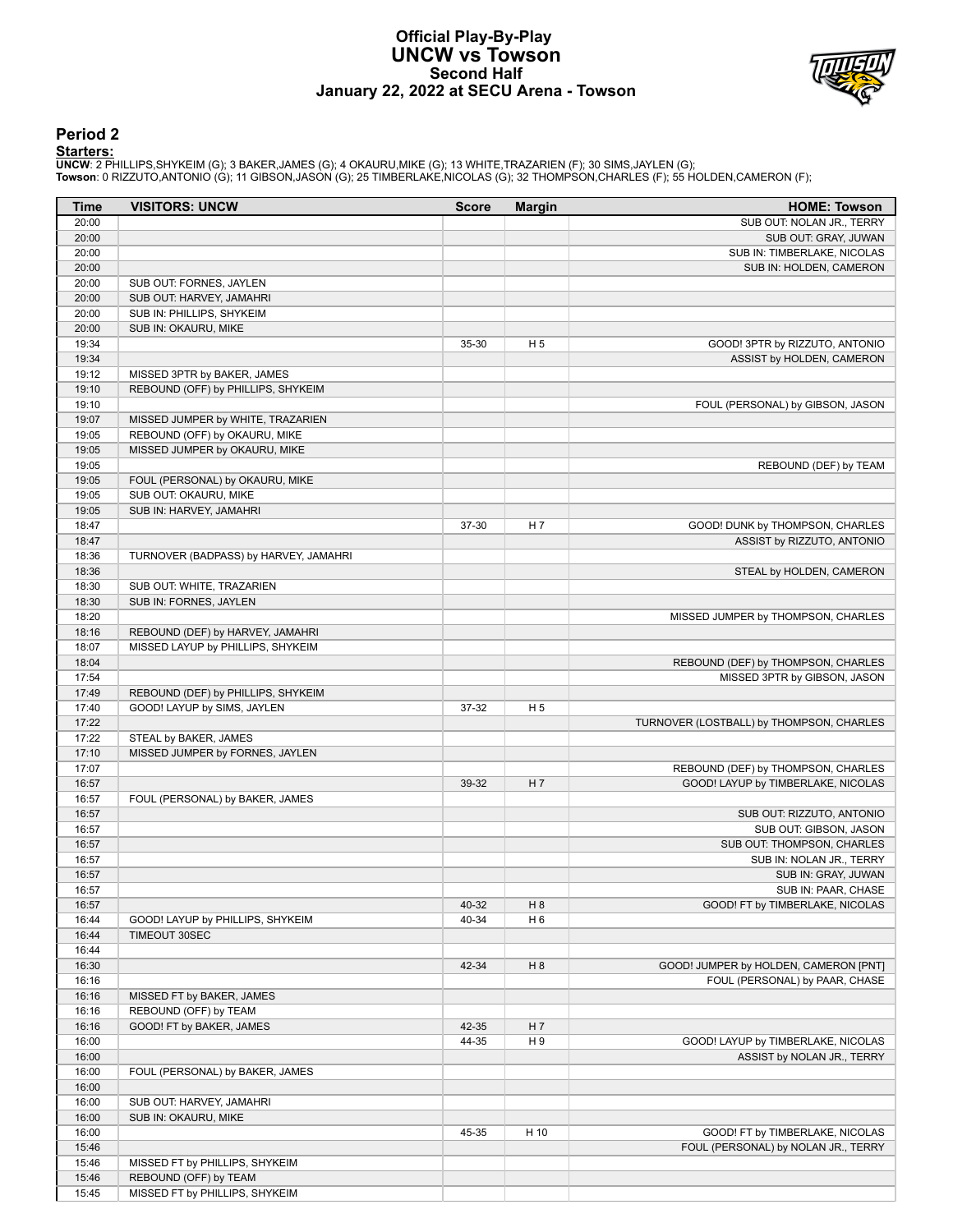| Time           | <b>VISITORS: UNCW</b>                                         | <b>Score</b> | <b>Margin</b>  | <b>HOME: Towson</b>                                                 |
|----------------|---------------------------------------------------------------|--------------|----------------|---------------------------------------------------------------------|
| 15:44          |                                                               |              |                | REBOUND (DEF) by PAAR, CHASE                                        |
| 15:32          |                                                               |              |                | MISSED 3PTR by TIMBERLAKE, NICOLAS                                  |
| 15:31          |                                                               |              |                | REBOUND (OFF) by TEAM                                               |
| 15:31<br>15:31 | FOUL (PERSONAL) by OKAURU, MIKE<br>SUB OUT: PHILLIPS, SHYKEIM |              |                |                                                                     |
| 15:31          | SUB OUT: OKAURU, MIKE                                         |              |                |                                                                     |
| 15:31          | SUB IN: HARVEY, JAMAHRI                                       |              |                |                                                                     |
| 15:31          | SUB IN: WHITE, TRAZARIEN                                      |              |                |                                                                     |
| 15:15          |                                                               | 47-35        | H 12           | GOOD! LAYUP by HOLDEN, CAMERON                                      |
| 14:52          | MISSED LAYUP by SIMS, JAYLEN                                  |              |                |                                                                     |
| 14:49          |                                                               |              |                | REBOUND (DEF) by GRAY, JUWAN                                        |
| 14:44          |                                                               |              |                | MISSED 3PTR by GRAY, JUWAN                                          |
| 14:39          | REBOUND (DEF) by SIMS, JAYLEN                                 |              |                |                                                                     |
| 14:32          | GOOD! LAYUP by BAKER, JAMES [PNT]                             | 47-37        | H 10           |                                                                     |
| 14:05<br>14:01 | REBOUND (DEF) by FORNES, JAYLEN                               |              |                | MISSED LAYUP by PAAR, CHASE                                         |
| 13:50          | TURNOVER (TRAVEL) by FORNES, JAYLEN                           |              |                |                                                                     |
| 13:50          |                                                               |              |                | SUB OUT: PAAR, CHASE                                                |
| 13:50          |                                                               |              |                | SUB OUT: TIMBERLAKE, NICOLAS                                        |
| 13:50          |                                                               |              |                | SUB OUT: HOLDEN, CAMERON                                            |
| 13:50          |                                                               |              |                | SUB IN: RIZZUTO, ANTONIO                                            |
| 13:50          |                                                               |              |                | SUB IN: GIBSON, JASON                                               |
| 13:50          |                                                               |              |                | SUB IN: THOMPSON, CHARLES                                           |
| 13:50          | SUB OUT: SIMS, JAYLEN                                         |              |                |                                                                     |
| 13:50<br>13:21 | SUB IN: PHILLIPS, SHYKEIM                                     |              |                |                                                                     |
| 13:16          | REBOUND (DEF) by WHITE, TRAZARIEN                             |              |                | MISSED 3PTR by RIZZUTO, ANTONIO                                     |
| 13:03          | GOOD! LAYUP by HARVEY, JAMAHRI [PNT]                          | 47-39        | H <sub>8</sub> |                                                                     |
| 12:38          |                                                               |              |                | MISSED 3PTR by NOLAN JR., TERRY                                     |
| 12:38          |                                                               |              |                | REBOUND (OFF) by GRAY, JUWAN                                        |
| 12:38          |                                                               |              |                | SUB OUT: GRAY, JUWAN                                                |
| 12:38          |                                                               |              |                | SUB IN: HOLDEN, CAMERON                                             |
| 12:38          | SUB OUT: BAKER, JAMES                                         |              |                |                                                                     |
| 12:38          | SUB IN: KELLY, AMARI                                          |              |                |                                                                     |
| 12:36          |                                                               | 49-39        | H 10           | GOOD! JUMPER by NOLAN JR., TERRY                                    |
| 12:36<br>12:14 | MISSED LAYUP by WHITE, TRAZARIEN                              |              |                | ASSIST by GIBSON, JASON                                             |
| 12:14          |                                                               |              |                | BLOCK by THOMPSON, CHARLES                                          |
| 12:14          | REBOUND (OFF) by TEAM                                         |              |                |                                                                     |
| 12:14          | SUB OUT: WHITE, TRAZARIEN                                     |              |                |                                                                     |
| 12:14          | SUB IN: SIMS, JAYLEN                                          |              |                |                                                                     |
| 12:12          | GOOD! 3PTR by HARVEY, JAMAHRI                                 | 49-42        | H 7            |                                                                     |
| 12:12          | ASSIST by PHILLIPS, SHYKEIM                                   |              |                |                                                                     |
| 11:49          | FOUL (PERSONAL) by FORNES, JAYLEN                             |              |                |                                                                     |
| 11:49          |                                                               |              |                |                                                                     |
| 11:49<br>11:49 |                                                               |              |                | SUB OUT: NOLAN JR., TERRY<br>SUB IN: TIMBERLAKE, NICOLAS            |
| 11:49          |                                                               |              |                | MISSED FT by HOLDEN, CAMERON                                        |
| 11:49          |                                                               |              |                | REBOUND (OFF) by TEAM                                               |
| 11:49          |                                                               |              |                | MISSED FT by HOLDEN, CAMERON                                        |
| 11:48          | REBOUND (DEF) by SIMS, JAYLEN                                 |              |                |                                                                     |
| 11:22          | MISSED 3PTR by HARVEY, JAMAHRI                                |              |                |                                                                     |
| 11:18          | REBOUND (OFF) by SIMS, JAYLEN                                 |              |                |                                                                     |
| 11:17          | MISSED LAYUP by SIMS, JAYLEN                                  |              |                |                                                                     |
| 11:14<br>11:10 |                                                               |              |                | REBOUND (DEF) by GIBSON, JASON                                      |
| 11:05          |                                                               |              |                | MISSED 3PTR by RIZZUTO, ANTONIO<br>REBOUND (OFF) by HOLDEN, CAMERON |
| 11:04          |                                                               |              |                | TURNOVER (LOSTBALL) by HOLDEN, CAMERON                              |
| 11:04          | STEAL by HARVEY, JAMAHRI                                      |              |                |                                                                     |
| 10:52          | MISSED JUMPER by FORNES, JAYLEN                               |              |                |                                                                     |
| 10:48          |                                                               |              |                | REBOUND (DEF) by GIBSON, JASON                                      |
| 10:34          |                                                               |              |                | MISSED 3PTR by GIBSON, JASON                                        |
| 10:29          |                                                               |              |                | REBOUND (OFF) by THOMPSON, CHARLES                                  |
| 10:21          |                                                               | 51-42        | H9             | GOOD! DUNK by HOLDEN, CAMERON                                       |
| 10:02<br>10:02 |                                                               |              |                | FOUL (PERSONAL) by GIBSON, JASON<br>SUB OUT: RIZZUTO, ANTONIO       |
| 10:02          |                                                               |              |                | SUB OUT: GIBSON, JASON                                              |
| 10:02          |                                                               |              |                | SUB IN: NOLAN JR., TERRY                                            |
| 10:02          |                                                               |              |                | SUB IN: GRAY, JUWAN                                                 |
| 10:02          | SUB OUT: KELLY, AMARI                                         |              |                |                                                                     |
| 10:02          | SUB IN: BAKER, JAMES                                          |              |                |                                                                     |
| 09:57          | GOOD! 3PTR by FORNES, JAYLEN                                  | 51-45        | H <sub>6</sub> |                                                                     |
| 09:57          | ASSIST by PHILLIPS, SHYKEIM                                   |              |                |                                                                     |
| 09:51          |                                                               |              |                | TURNOVER (LOSTBALL) by HOLDEN, CAMERON                              |
| 09:51<br>09:48 | STEAL by PHILLIPS, SHYKEIM<br>GOOD! JUMPER by FORNES, JAYLEN  | 51-47        | H4             |                                                                     |
|                |                                                               |              |                |                                                                     |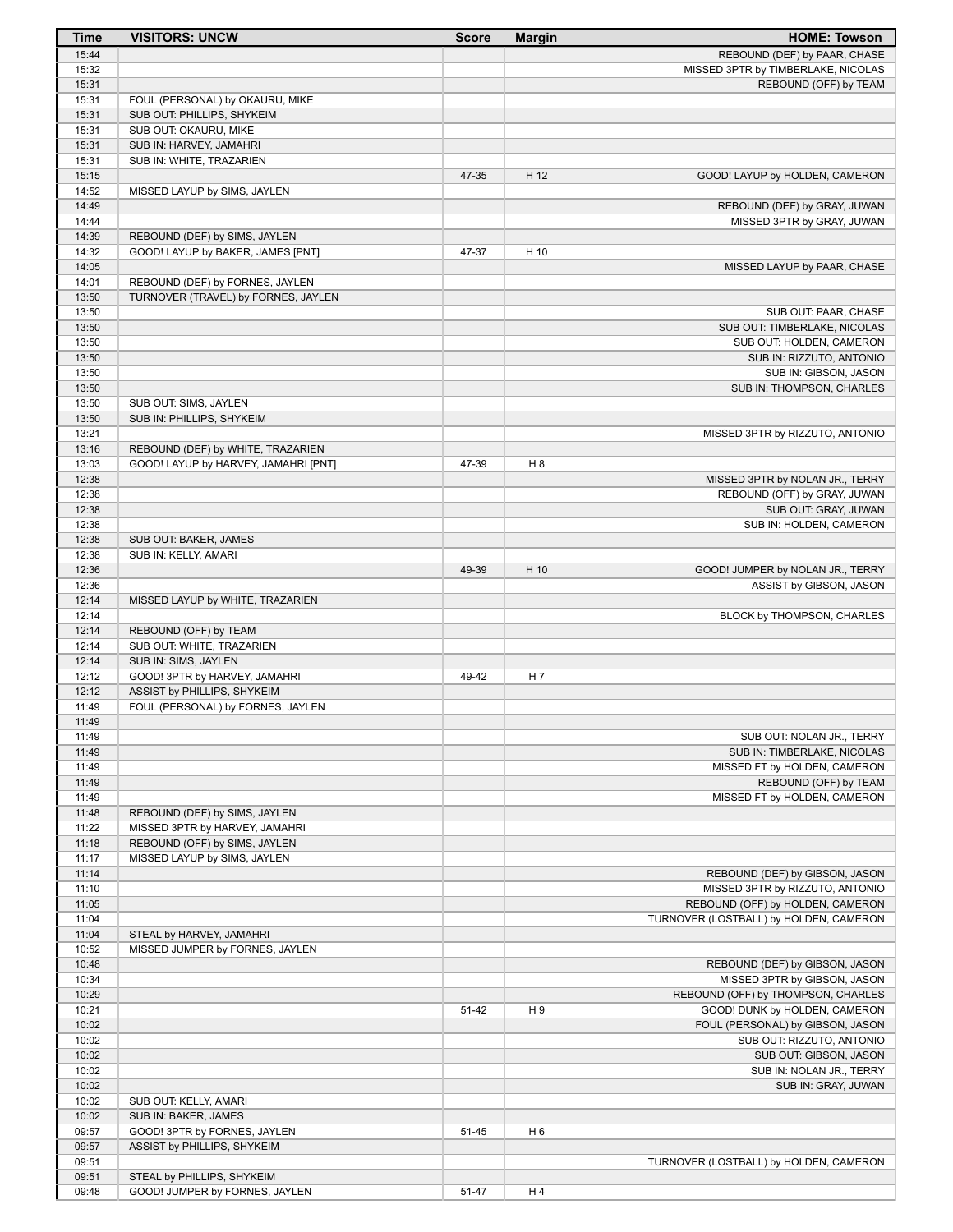| Time           | <b>VISITORS: UNCW</b>                                            | <b>Score</b> | <b>Margin</b>  | <b>HOME: Towson</b>                                                 |
|----------------|------------------------------------------------------------------|--------------|----------------|---------------------------------------------------------------------|
| 09:48          | ASSIST by HARVEY, JAMAHRI                                        |              |                |                                                                     |
| 09:19          |                                                                  |              |                | MISSED JUMPER by THOMPSON, CHARLES                                  |
| 09:16          | REBOUND (DEF) by HARVEY, JAMAHRI                                 |              |                |                                                                     |
| 09:08          | MISSED LAYUP by HARVEY, JAMAHRI                                  |              |                |                                                                     |
| 09:04<br>09:04 | REBOUND (OFF) by FORNES, JAYLEN<br>GOOD! LAYUP by FORNES, JAYLEN | 51-49        | H <sub>2</sub> |                                                                     |
| 09:03          |                                                                  | 53-49        | H4             | GOOD! LAYUP by TIMBERLAKE, NICOLAS [FB/PNT]                         |
| 09:03          |                                                                  |              |                | ASSIST by NOLAN JR., TERRY                                          |
| 08:41          | MISSED JUMPER by HARVEY, JAMAHRI                                 |              |                |                                                                     |
| 08:37          |                                                                  |              |                | REBOUND (DEF) by GRAY, JUWAN                                        |
| 08:27          |                                                                  | 55-49        | H <sub>6</sub> | GOOD! LAYUP by GRAY, JUWAN [PNT]                                    |
| 08:27          | FOUL (PERSONAL) by FORNES, JAYLEN                                |              |                |                                                                     |
| 08:27          |                                                                  |              |                | SUB OUT: TIMBERLAKE, NICOLAS                                        |
| 08:27<br>08:27 |                                                                  |              |                | SUB IN: RIZZUTO, ANTONIO                                            |
| 08:27          | SUB OUT: BAKER, JAMES<br>SUB OUT: HARVEY, JAMAHRI                |              |                |                                                                     |
| 08:27          | SUB IN: OKAURU, MIKE                                             |              |                |                                                                     |
| 08:27          | SUB IN: KELLY, AMARI                                             |              |                |                                                                     |
| 08:27          |                                                                  | 56-49        | H <sub>7</sub> | GOOD! FT by GRAY, JUWAN                                             |
| 08:14          | MISSED LAYUP by PHILLIPS, SHYKEIM                                |              |                |                                                                     |
| 08:14          | REBOUND (OFF) by KELLY, AMARI                                    |              |                |                                                                     |
| 08:14          |                                                                  |              |                | FOUL (PERSONAL) by NOLAN JR., TERRY                                 |
| 08:14          | GOOD! FT by KELLY, AMARI                                         | 56-50        | H <sub>6</sub> |                                                                     |
| 08:13<br>08:11 | MISSED FT by KELLY, AMARI                                        |              |                | REBOUND (DEF) by HOLDEN, CAMERON                                    |
| 07:48          |                                                                  | 58-50        | H <sub>8</sub> | GOOD! LAYUP by THOMPSON, CHARLES [PNT]                              |
| 07:48          |                                                                  |              |                | ASSIST by NOLAN JR., TERRY                                          |
| 07:29          | GOOD! LAYUP by PHILLIPS, SHYKEIM [PNT]                           | 58-52        | H <sub>6</sub> |                                                                     |
| 07:02          |                                                                  | 60-52        | H 8            | GOOD! LAYUP by HOLDEN, CAMERON [PNT]                                |
| 06:41          | MISSED 3PTR by FORNES, JAYLEN                                    |              |                |                                                                     |
| 06:34          | REBOUND (OFF) by KELLY, AMARI                                    |              |                |                                                                     |
| 06:31          | GOOD! 3PTR by OKAURU, MIKE                                       | 60-55        | H <sub>5</sub> |                                                                     |
| 06:31<br>06:17 | ASSIST by SIMS, JAYLEN                                           |              |                | TIMEOUT 30SEC                                                       |
| 06:17          |                                                                  |              |                |                                                                     |
| 06:17          |                                                                  |              |                | SUB OUT: NOLAN JR., TERRY                                           |
| 06:17          |                                                                  |              |                | SUB OUT: GRAY, JUWAN                                                |
| 06:17          |                                                                  |              |                | SUB OUT: THOMPSON, CHARLES                                          |
| 06:17          |                                                                  |              |                | SUB IN: GIBSON, JASON                                               |
| 06:17          |                                                                  |              |                | SUB IN: PAAR, CHASE                                                 |
| 06:17          |                                                                  |              |                | SUB IN: TIMBERLAKE, NICOLAS                                         |
| 06:17<br>06:17 | SUB OUT: KELLY, AMARI<br>SUB IN: BAKER, JAMES                    |              |                |                                                                     |
| 05:52          |                                                                  | 62-55        | H <sub>7</sub> | GOOD! LAYUP by PAAR, CHASE                                          |
| 05:23          | MISSED 3PTR by FORNES, JAYLEN                                    |              |                |                                                                     |
| 05:19          |                                                                  |              |                | REBOUND (DEF) by PAAR, CHASE                                        |
| 05:09          |                                                                  |              |                | TURNOVER (BADPASS) by TIMBERLAKE, NICOLAS                           |
| 05:09          | STEAL by OKAURU, MIKE                                            |              |                |                                                                     |
| 05:03          | GOOD! LAYUP by OKAURU, MIKE [FB]                                 | 62-57        | H <sub>5</sub> |                                                                     |
| 04:37          |                                                                  |              |                | FOUL (OFF) by TIMBERLAKE, NICOLAS                                   |
| 04:37<br>04:37 |                                                                  |              |                | TURNOVER (OFFENSIVE) by TIMBERLAKE, NICOLAS<br>SUB OUT: PAAR, CHASE |
| 04:37          |                                                                  |              |                | SUB OUT: TIMBERLAKE, NICOLAS                                        |
| 04:37          |                                                                  |              |                | SUB IN: GRAY, JUWAN                                                 |
| 04:37          |                                                                  |              |                | SUB IN: THOMPSON, CHARLES                                           |
| 04:16          | GOOD! LAYUP by PHILLIPS, SHYKEIM                                 | 62-59        | $H_3$          |                                                                     |
| 03:48          |                                                                  | 64-59        | H <sub>5</sub> | GOOD! LAYUP by HOLDEN, CAMERON                                      |
| 03:27          | GOOD! LAYUP by PHILLIPS, SHYKEIM [PNT]                           | 64-61        | $H_3$          |                                                                     |
| 03:27          |                                                                  |              |                | FOUL (PERSONAL) by GIBSON, JASON                                    |
| 03:27<br>03:27 |                                                                  |              |                |                                                                     |
| 03:27          |                                                                  |              |                | SUB OUT: GIBSON, JASON<br>SUB IN: NOLAN JR., TERRY                  |
| 03:26          | MISSED FT by PHILLIPS, SHYKEIM                                   |              |                |                                                                     |
| 03:24          |                                                                  |              |                | REBOUND (DEF) by GRAY, JUWAN                                        |
| 03:21          |                                                                  |              |                | TURNOVER (BADPASS) by GRAY, JUWAN                                   |
| 03:21          | STEAL by PHILLIPS, SHYKEIM                                       |              |                |                                                                     |
| 03:09          | GOOD! LAYUP by PHILLIPS, SHYKEIM                                 | 64-63        | H1             |                                                                     |
| 02:42          |                                                                  |              |                | MISSED 3PTR by GRAY, JUWAN                                          |
| 02:38          | REBOUND (DEF) by PHILLIPS, SHYKEIM                               |              |                |                                                                     |
| 02:16<br>01:47 | GOOD! JUMPER by PHILLIPS, SHYKEIM [PNT]                          | 64-65        | V <sub>1</sub> | MISSED LAYUP by RIZZUTO, ANTONIO                                    |
| 01:47          |                                                                  |              |                | REBOUND (OFF) by TEAM                                               |
| 01:47          |                                                                  |              |                | SUB OUT: RIZZUTO, ANTONIO                                           |
| 01:47          |                                                                  |              |                | SUB IN: TIMBERLAKE, NICOLAS                                         |
| 01:43          |                                                                  |              |                | MISSED 3PTR by TIMBERLAKE, NICOLAS                                  |
| 01:37          | REBOUND (DEF) by PHILLIPS, SHYKEIM                               |              |                |                                                                     |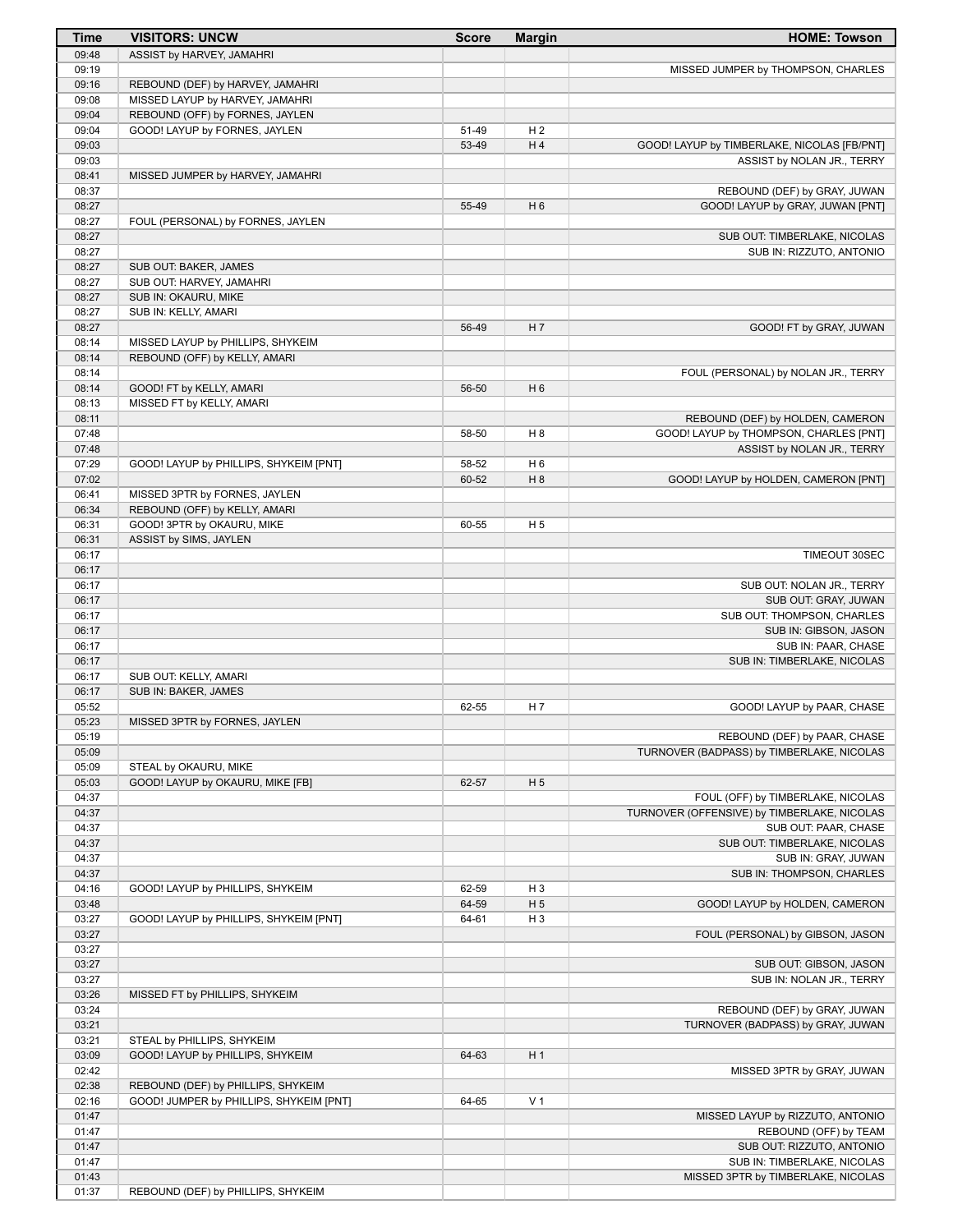| <b>Time</b> | <b>VISITORS: UNCW</b>                | <b>Score</b> | <b>Margin</b> | <b>HOME: Towson</b>                |
|-------------|--------------------------------------|--------------|---------------|------------------------------------|
| 01:14       | MISSED JUMPER by PHILLIPS, SHYKEIM   |              |               |                                    |
| 01:10       |                                      |              |               | REBOUND (DEF) by THOMPSON, CHARLES |
| 01:09       |                                      |              |               | TIMEOUT 30SEC                      |
| 01:09       |                                      |              |               | SUB OUT: GRAY, JUWAN               |
| 01:09       |                                      |              |               | SUB IN: GIBSON, JASON              |
| 00:50       |                                      |              |               | MISSED LAYUP by HOLDEN, CAMERON    |
| 00:42       | REBOUND (DEF) by OKAURU, MIKE        |              |               |                                    |
| 00:41       | <b>TIMEOUT TEAM</b>                  |              |               |                                    |
| 00:41       |                                      |              |               | SUB OUT: GIBSON, JASON             |
| 00:41       |                                      |              |               | SUB OUT: TIMBERLAKE, NICOLAS       |
| 00:41       |                                      |              |               | SUB IN: RIZZUTO, ANTONIO           |
| 00:41       |                                      |              |               | SUB IN: GRAY, JUWAN                |
| 00:20       | MISSED JUMPER by PHILLIPS, SHYKEIM   |              |               |                                    |
| 00:17       |                                      |              |               | REBOUND (DEF) by THOMPSON, CHARLES |
| 00:15       | FOUL (PERSONAL) by PHILLIPS, SHYKEIM |              |               |                                    |
| 00:15       |                                      | 65-65        | T             | GOOD! FT by NOLAN JR., TERRY [FB]  |
| 00:15       |                                      |              |               | MISSED FT by NOLAN JR., TERRY      |
| 00:13       | REBOUND (DEF) by TEAM                |              |               |                                    |
| 00:00       | MISSED 3PTR by SIMS, JAYLEN          |              |               |                                    |
| 00:00       |                                      |              |               | REBOUND (DEF) by TEAM              |

# **UNCW 65, Towson 65**

| <b>Points (This Period)</b> | <b>NCW</b>     | <b>TOW</b>     |
|-----------------------------|----------------|----------------|
| In the Paint                | 22             | 24             |
| Off Turns                   |                |                |
| 2nd Chance                  |                |                |
| <b>Fast Break</b>           |                |                |
| Bench                       | 13             |                |
| Per Poss                    | 1.129<br>16/31 | 1.000<br>16/33 |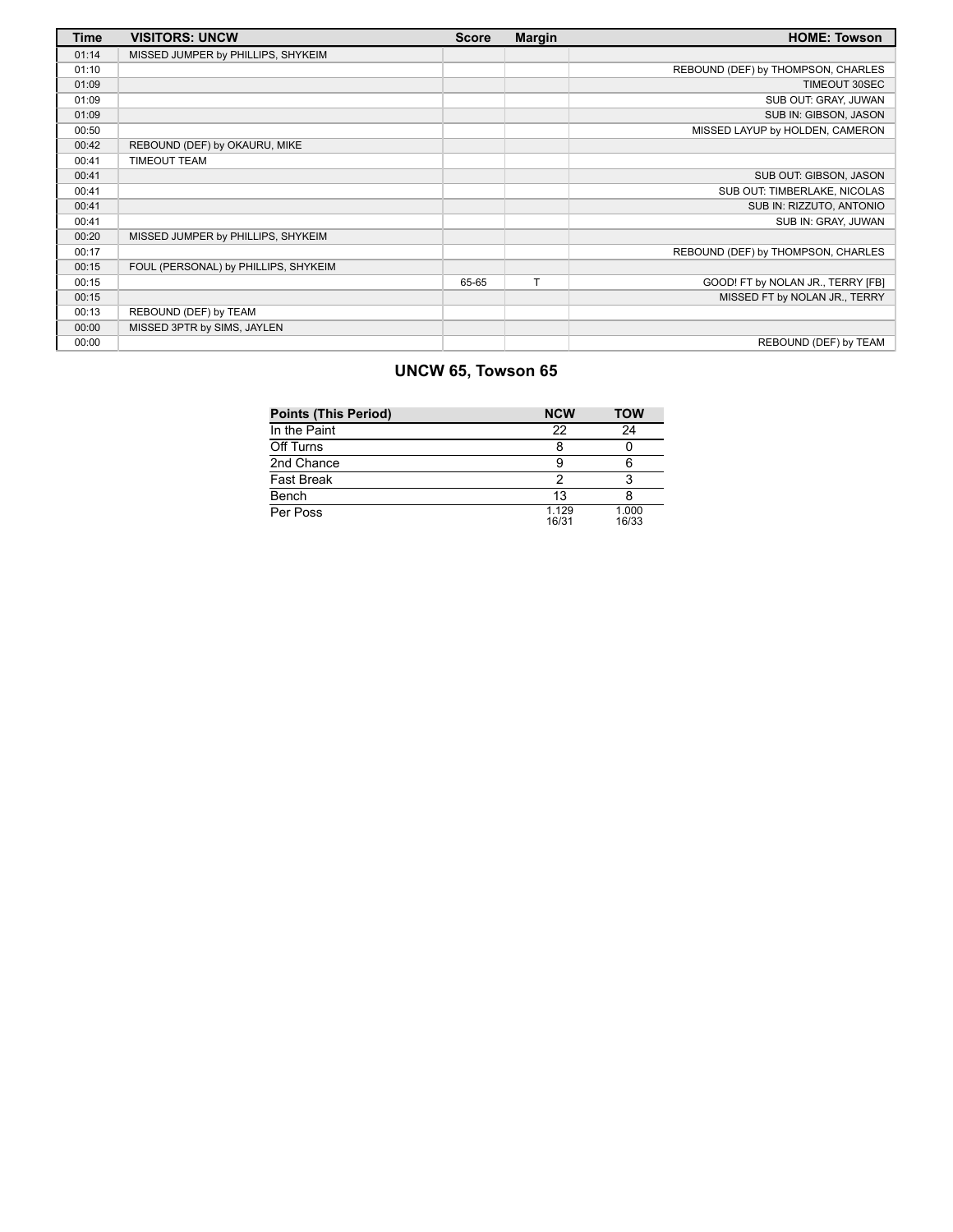**Official Play-By-Play UNCW vs Towson Overtime January 22, 2022 at SECU Arena - Towson**

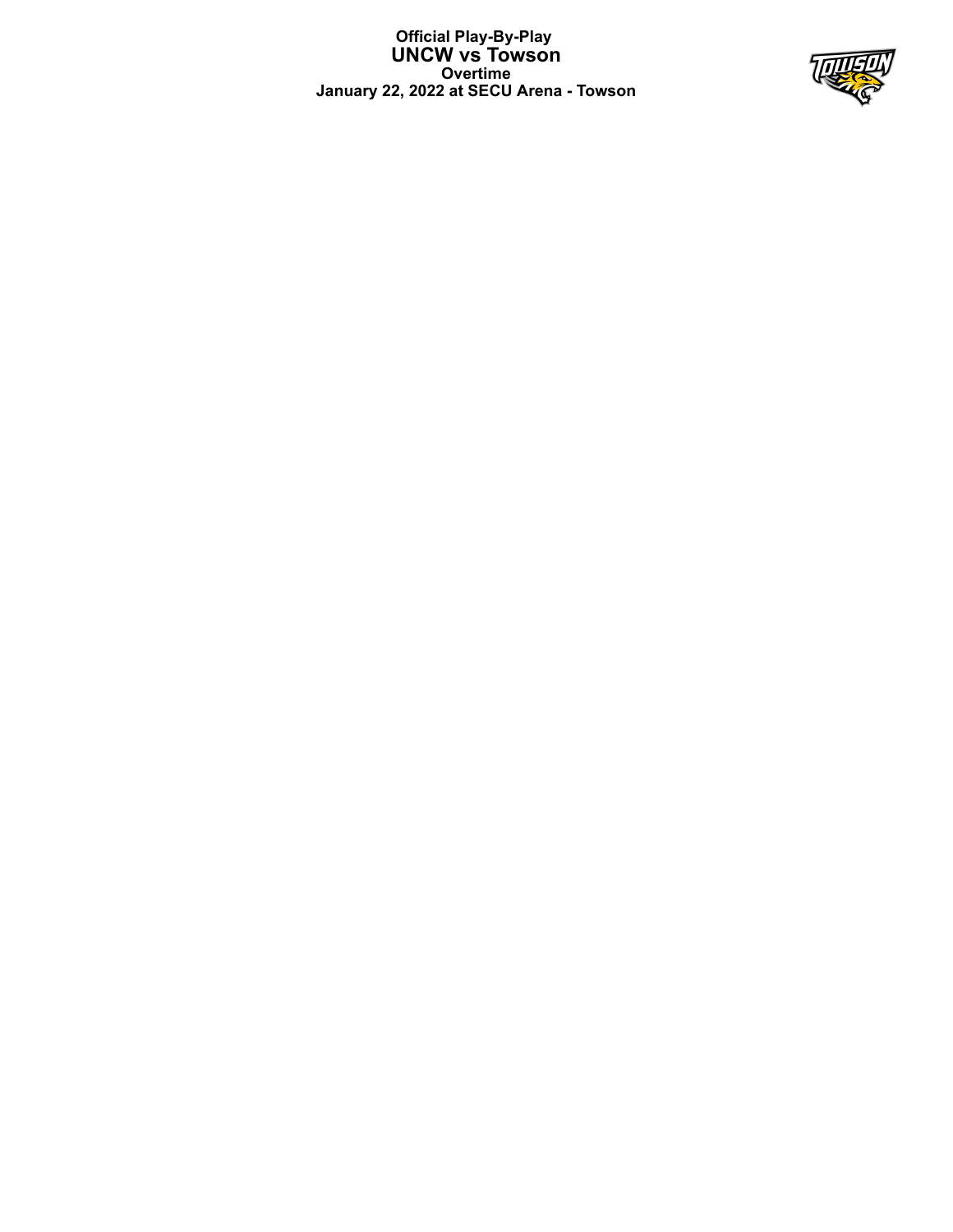# **Period 3**

<mark>Starters:</mark><br>UNCW: 2 PHILLIPS,SHYKEIM (G); 3 BAKER,JAMES (G); 4 OKAURU,MIKE (G); 13 WHITE,TRAZARIEN (F); 30 SIMS,JAYLEN (G);<br>Towson: 0 RIZZUTO,ANTONIO (G); 11 GIBSON,JASON (G); 25 TIMBERLAKE,NICOLAS (G); 32 THOMPSON,CHARLES

| Time           | <b>VISITORS: UNCW</b>                | <b>Score</b> | <b>Margin</b>  | <b>HOME: Towson</b>                           |
|----------------|--------------------------------------|--------------|----------------|-----------------------------------------------|
| 05:00          |                                      |              |                | SUB OUT: GRAY, JUWAN                          |
| 05:00          |                                      |              |                | SUB IN: TIMBERLAKE, NICOLAS                   |
| 04:39          |                                      | 67-65        | H <sub>2</sub> | GOOD! JUMPER by HOLDEN, CAMERON [PNT]         |
| 04:08          |                                      |              |                | FOUL (PERSONAL) by NOLAN JR., TERRY           |
| 04:08          | GOOD! FT by PHILLIPS, SHYKEIM        | 67-66        | H <sub>1</sub> |                                               |
| 04:08          | GOOD! FT by PHILLIPS, SHYKEIM        | 67-67        | T              |                                               |
| 03:47          |                                      |              |                | MISSED LAYUP by HOLDEN, CAMERON               |
| 03:43          |                                      |              |                | REBOUND (OFF) by THOMPSON, CHARLES            |
| 03:43          |                                      |              |                | MISSED LAYUP by THOMPSON, CHARLES             |
| 03:39<br>03:38 | REBOUND (DEF) by FORNES, JAYLEN      |              |                | FOUL (PERSONAL) by HOLDEN, CAMERON            |
| 03:38          | GOOD! FT by BAKER, JAMES             | 67-68        | V <sub>1</sub> |                                               |
| 03:38          | MISSED FT by BAKER, JAMES            |              |                |                                               |
| 03:38          | REBOUND (OFF) by TEAM                |              |                |                                               |
| 03:38          |                                      |              |                | SUB OUT: TIMBERLAKE, NICOLAS                  |
| 03:38          |                                      |              |                | SUB IN: GRAY, JUWAN                           |
| 03:21          | GOOD! LAYUP by BAKER, JAMES          | 67-70        | $V_3$          |                                               |
| 02:59          |                                      |              |                | MISSED LAYUP by HOLDEN, CAMERON               |
| 02:56          |                                      |              |                | REBOUND (OFF) by HOLDEN, CAMERON              |
| 02:56          |                                      |              |                | MISSED LAYUP by HOLDEN, CAMERON               |
| 02:53          |                                      |              |                | REBOUND (OFF) by THOMPSON, CHARLES            |
| 02:52          |                                      |              |                | MISSED 3PTR by NOLAN JR., TERRY               |
| 02:48          |                                      |              |                | REBOUND (OFF) by THOMPSON, CHARLES            |
| 02:43          |                                      |              |                | MISSED LAYUP by NOLAN JR., TERRY              |
| 02:41          |                                      |              |                | REBOUND (OFF) by RIZZUTO, ANTONIO             |
| 02:41          | FOUL (PERSONAL) by PHILLIPS, SHYKEIM |              |                |                                               |
| 02:41          |                                      | 68-70        | V <sub>2</sub> | GOOD! FT by RIZZUTO, ANTONIO                  |
| 02:41          | SUB OUT: PHILLIPS, SHYKEIM           |              |                |                                               |
| 02:41          | SUB IN: HARVEY, JAMAHRI              |              |                |                                               |
| 02:41          |                                      | 69-70        | V <sub>1</sub> | GOOD! FT by RIZZUTO, ANTONIO                  |
| 02:14          | MISSED 3PTR by SIMS, JAYLEN          |              |                |                                               |
| 02:10          |                                      |              |                | REBOUND (DEF) by HOLDEN, CAMERON              |
| 02:07          |                                      | 72-70        | H <sub>2</sub> | GOOD! 3PTR by GRAY, JUWAN [FB]                |
| 02:07          |                                      |              |                | ASSIST by HOLDEN, CAMERON                     |
| 01:32          | MISSED LAYUP by FORNES, JAYLEN       |              |                |                                               |
| 01:29          |                                      |              |                | REBOUND (DEF) by NOLAN JR., TERRY             |
| 01:19          |                                      |              |                | MISSED JUMPER by NOLAN JR., TERRY             |
| 01:15          | REBOUND (DEF) by FORNES, JAYLEN      |              |                |                                               |
| 01:14          | GOOD! LAYUP by OKAURU, MIKE [FB]     | 72-72        | T              |                                               |
| 01:14          | ASSIST by FORNES, JAYLEN             |              |                |                                               |
| 01:13          |                                      |              |                | TIMEOUT 30SEC                                 |
| 01:13<br>01:13 |                                      |              |                | SUB OUT: NOLAN JR., TERRY                     |
| 01:13          |                                      |              |                | SUB OUT: GRAY, JUWAN<br>SUB IN: GIBSON, JASON |
| 01:13          |                                      |              |                | SUB IN: TIMBERLAKE, NICOLAS                   |
| 01:13          | SUB OUT: HARVEY, JAMAHRI             |              |                |                                               |
| 01:13          | SUB IN: PHILLIPS, SHYKEIM            |              |                |                                               |
| 00:52          |                                      |              |                | MISSED LAYUP by TIMBERLAKE, NICOLAS           |
| 00:49          | REBOUND (DEF) by OKAURU, MIKE        |              |                |                                               |
| 00:23          | GOOD! 3PTR by FORNES, JAYLEN         | 72-75        | $V_3$          |                                               |
| 00:23          | ASSIST by OKAURU, MIKE               |              |                |                                               |
| 00:23          |                                      |              |                | TIMEOUT TEAM                                  |
| 00:23          | SUB OUT: OKAURU, MIKE                |              |                |                                               |
| 00:23          | SUB IN: HARVEY, JAMAHRI              |              |                |                                               |
| 00:16          |                                      |              |                | TIMEOUT 30SEC                                 |
| 00:16          |                                      |              |                | FOUL (TECH) by TEAM                           |
| 00:16          |                                      |              |                | TURNOVER (OFFENSIVE) by TEAM                  |
| 00:16          | GOOD! FT by SIMS, JAYLEN             | 72-76        | V <sub>4</sub> |                                               |
| 00:16          | GOOD! FT by SIMS, JAYLEN             | 72-77        | V <sub>5</sub> |                                               |
| 00:12          |                                      | 74-77        | $V_3$          | GOOD! LAYUP by RIZZUTO, ANTONIO               |
| 00:10          |                                      |              |                | FOUL (PERSONAL) by HOLDEN, CAMERON            |
| 00:10          | GOOD! FT by SIMS, JAYLEN             | 74-78        | V <sub>4</sub> |                                               |
| 00:10          | GOOD! FT by SIMS, JAYLEN             | 74-79        | V <sub>5</sub> |                                               |
| 00:03          |                                      | 77-79        | V <sub>2</sub> | GOOD! 3PTR by TIMBERLAKE, NICOLAS             |
| 00:03          |                                      |              |                | FOUL (PERSONAL) by TIMBERLAKE, NICOLAS        |
| 00:03          | GOOD! FT by SIMS, JAYLEN [FB]        | 77-80        | $V_3$          |                                               |
| 00:03          | GOOD! FT by SIMS, JAYLEN [FB]        | 77-81        | V <sub>4</sub> |                                               |
| 00:01          |                                      |              |                | MISSED 3PTR by TIMBERLAKE, NICOLAS            |
| 00:00          | REBOUND (DEF) by TEAM                |              |                |                                               |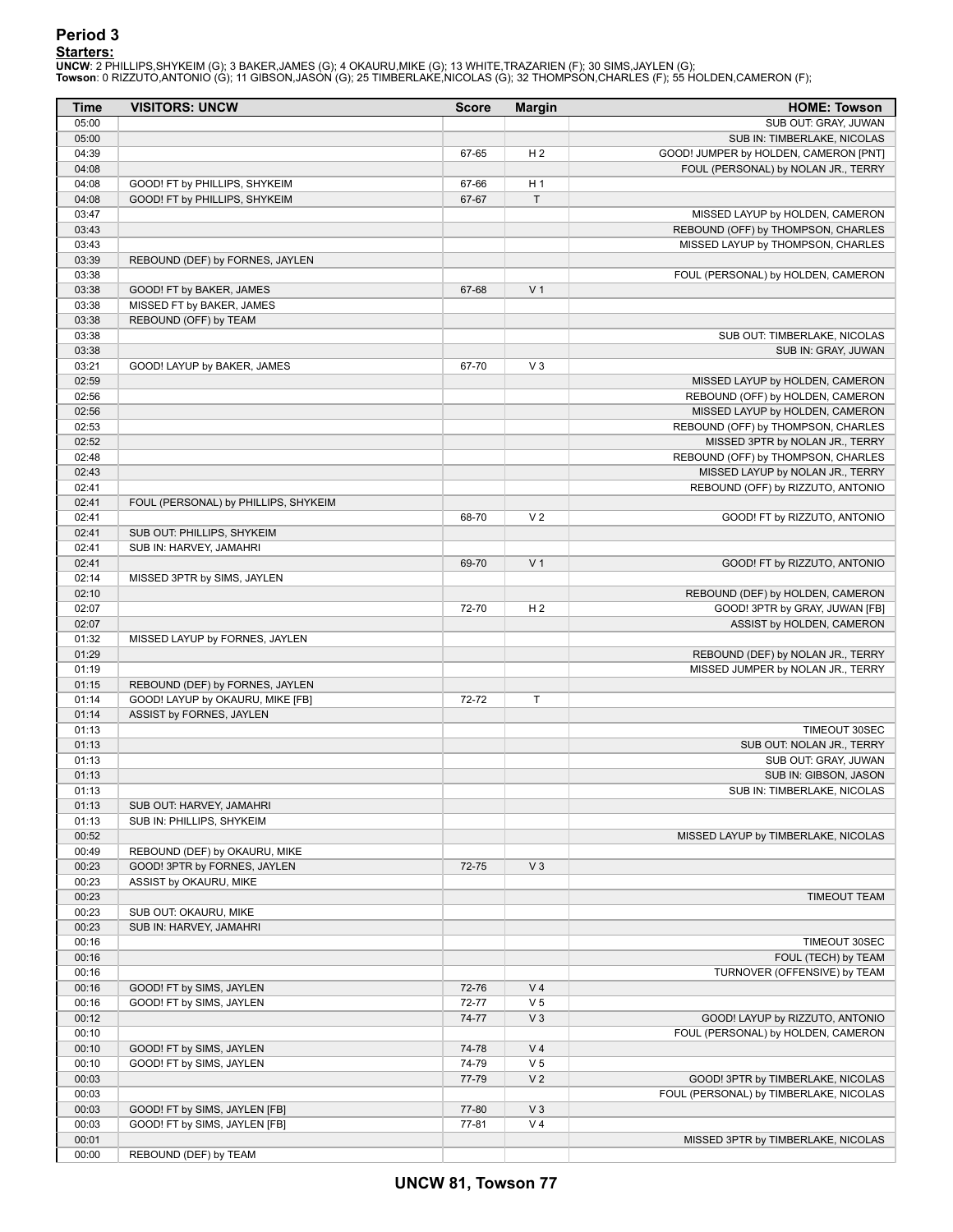| <b>Points (This Period)</b> | <b>NCW</b>   | <b>TOW</b>    |
|-----------------------------|--------------|---------------|
| In the Paint                |              |               |
| Off Turns                   |              |               |
| 2nd Chance                  |              |               |
| <b>Fast Break</b>           |              |               |
| Bench                       |              |               |
| Per Poss                    | 1.778<br>8/9 | 1.200<br>5/10 |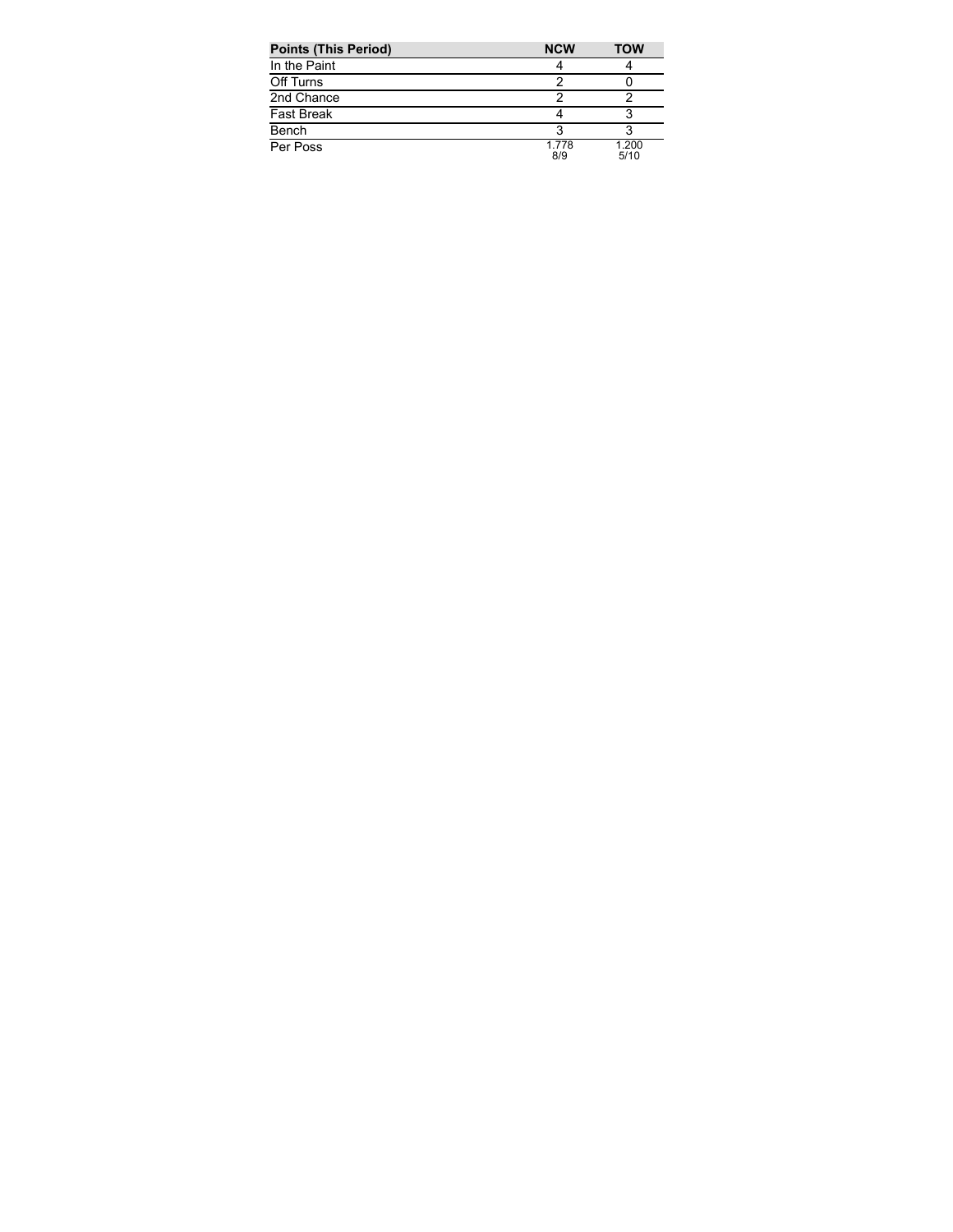# **Official Scoring/Possession Reference Chart UNCW vs Towson Period 1 January 22, 2022 at SECU Arena - Towson**



# **Period 1**

<mark>Starters:</mark><br>UNCW: 2 PHILLIPS,SHYKEIM (G); 3 BAKER,JAMES (G); 4 OKAURU,MIKE (G); 13 WHITE,TRAZARIEN (F); 30 SIMS,JAYLEN (G);<br>Towson: 0 RIZZUTO,ANTONIO (G); 11 GIBSON,JASON (G); 25 TIMBERLAKE,NICOLAS (G); 32 THOMPSON,CHARLES

| <b>Time</b> | <b>VISITORS: UNCW</b>                  | <b>Score</b> | <b>Margin</b>  | <b>HOME: Towson</b>                |
|-------------|----------------------------------------|--------------|----------------|------------------------------------|
| 19:30       | GOOD! LAYUP by PHILLIPS, SHYKEIM [PNT] | $0 - 2$      | V <sub>2</sub> |                                    |
| 18:31       |                                        | $1 - 2$      | V <sub>1</sub> | GOOD! FT by THOMPSON, CHARLES      |
| 18:31       |                                        | $2 - 2$      | T.             | GOOD! FT by THOMPSON, CHARLES      |
| 18:15       | GOOD! LAYUP by OKAURU, MIKE [PNT]      | $2 - 4$      | V <sub>2</sub> |                                    |
| 17:53       |                                        | 4-4          | T.             | GOOD! LAYUP by THOMPSON, CHARLES   |
| 17:25       | GOOD! LAYUP by BAKER, JAMES            | $4-6$        | V <sub>2</sub> |                                    |
| 16:09       |                                        | 6-6          | T.             | GOOD! LAYUP by HOLDEN, CAMERON     |
| 15:56       | GOOD! LAYUP by WHITE, TRAZARIEN        | 6-8          | V <sub>2</sub> |                                    |
| 15:56       | GOOD! FT by WHITE, TRAZARIEN           | 6-9          | $V_3$          |                                    |
| 15:38       |                                        | $9-9$        | T              | GOOD! 3PTR by TIMBERLAKE, NICOLAS  |
| 13:55       | GOOD! 3PTR by HARVEY, JAMAHRI          | $9 - 12$     | $V_3$          |                                    |
| 13:38       |                                        | 10-12        | V <sub>2</sub> | GOOD! FT by PAAR, CHASE            |
| 13:38       |                                        | $11 - 12$    | V <sub>1</sub> | GOOD! FT by PAAR, CHASE            |
| 13:07       |                                        | 14-12        | H <sub>2</sub> | GOOD! 3PTR by RIZZUTO, ANTONIO     |
| 12:39       | GOOD! JUMPER by HARVEY, JAMAHRI        | 14-14        | $\mathsf{T}$   |                                    |
| 12:12       |                                        | $17 - 14$    | $H_3$          | GOOD! 3PTR by RIZZUTO, ANTONIO     |
| 09:53       |                                        | 19-14        | H 5            | GOOD! JUMPER by THOMPSON, CHARLES  |
| 09:42       | GOOD! FT by SIMS, JAYLEN               | 19-15        | H 4            |                                    |
| 09:42       | GOOD! FT by SIMS, JAYLEN               | 19-16        | H <sub>3</sub> |                                    |
| 09:15       |                                        | 21-16        | H 5            | GOOD! LAYUP by HOLDEN, CAMERON     |
| 08:51       |                                        | 23-16        | H 7            | GOOD! LAYUP by THOMPSON, CHARLES   |
| 07:44       | GOOD! FT by BAKER, JAMES               | 23-17        | H 6            |                                    |
| 07:44       | GOOD! FT by BAKER, JAMES               | 23-18        | H <sub>5</sub> |                                    |
| 07:14       | GOOD! 3PTR by FORNES, JAYLEN [FB]      | 23-21        | H 2            |                                    |
| 05:18       |                                        | 26-21        | H <sub>5</sub> | GOOD! 3PTR by RIZZUTO, ANTONIO     |
| 04:09       | GOOD! LAYUP by PHILLIPS, SHYKEIM       | 26-23        | H <sub>3</sub> |                                    |
| 03:02       |                                        | 28-23        | H <sub>5</sub> | GOOD! DUNK by HOLDEN, CAMERON      |
| 02:03       | GOOD! FT by SIMS, JAYLEN               | 28-24        | H 4            |                                    |
| 02:03       | GOOD! FT by SIMS, JAYLEN               | 28-25        | H <sub>3</sub> |                                    |
| 01:35       | GOOD! LAYUP by SIMS, JAYLEN            | 28-27        | H <sub>1</sub> |                                    |
| 01:16       |                                        | 30-27        | $H_3$          | GOOD! LAYUP by GIBSON, JASON       |
| 00:53       | GOOD! JUMPER by HARVEY, JAMAHRI        | 30-29        | H <sub>1</sub> |                                    |
| 00:35       |                                        | 32-29        | $H_3$          | GOOD! LAYUP by TIMBERLAKE, NICOLAS |
| 00:10       | GOOD! FT by SIMS, JAYLEN               | 32-30        | H <sub>2</sub> |                                    |

**UNCW 30, Towson 32**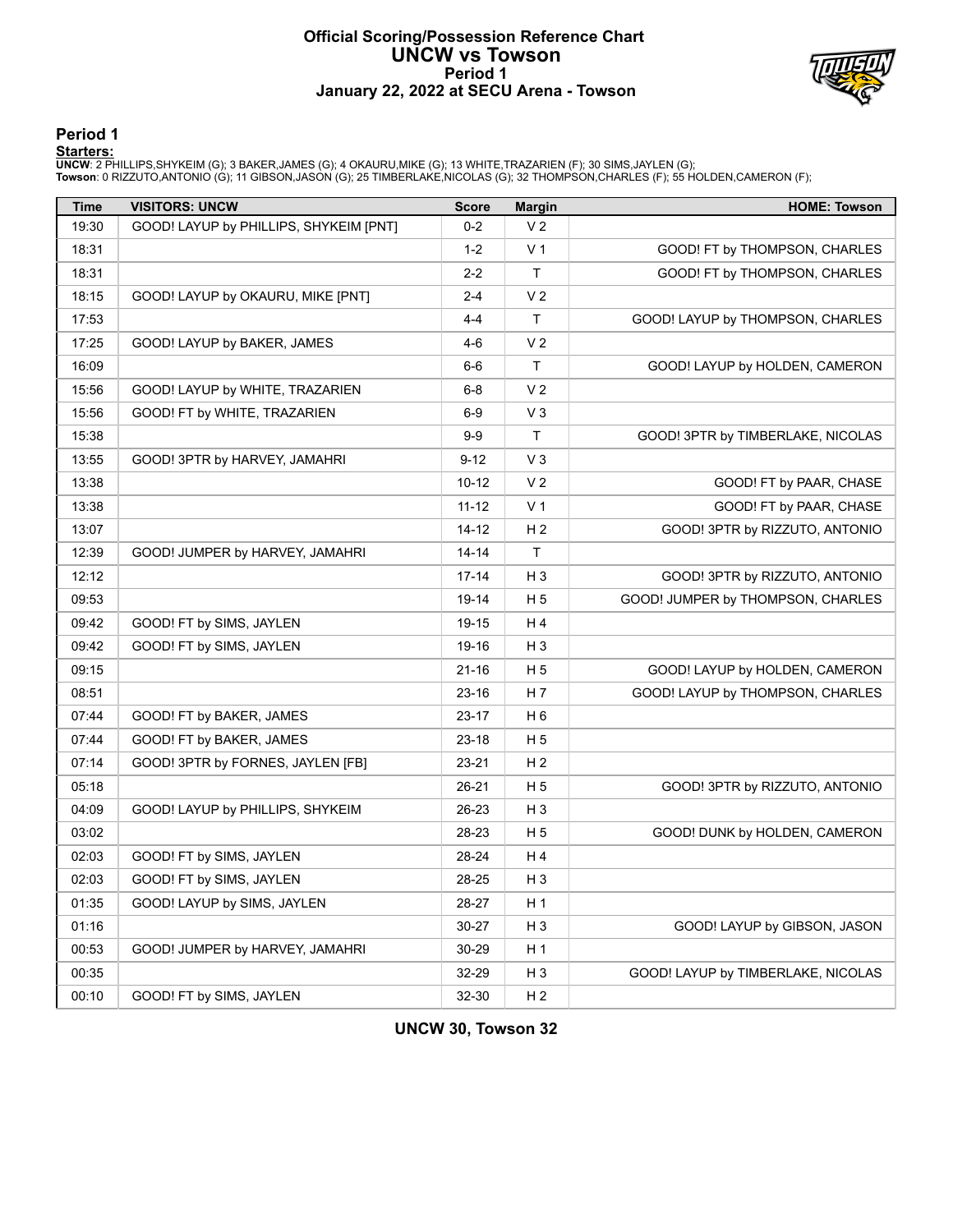# **Official Scoring/Possession Reference Chart UNCW vs Towson Period 2 January 22, 2022 at SECU Arena - Towson**



# **Period 2**

<mark>Starters:</mark><br>UNCW: 2 PHILLIPS,SHYKEIM (G); 3 BAKER,JAMES (G); 4 OKAURU,MIKE (G); 13 WHITE,TRAZARIEN (F); 30 SIMS,JAYLEN (G);<br>Towson: 0 RIZZUTO,ANTONIO (G); 11 GIBSON,JASON (G); 25 TIMBERLAKE,NICOLAS (G); 32 THOMPSON,CHARLES

| Time  | <b>VISITORS: UNCW</b>                   | <b>Score</b> | <b>Margin</b>  | <b>HOME: Towson</b>                         |
|-------|-----------------------------------------|--------------|----------------|---------------------------------------------|
| 19:34 |                                         | 35-30        | H <sub>5</sub> | GOOD! 3PTR by RIZZUTO, ANTONIO              |
| 18:47 |                                         | 37-30        | H 7            | GOOD! DUNK by THOMPSON, CHARLES             |
| 17:40 | GOOD! LAYUP by SIMS, JAYLEN             | 37-32        | H <sub>5</sub> |                                             |
| 16:57 |                                         | 39-32        | H 7            | GOOD! LAYUP by TIMBERLAKE, NICOLAS          |
| 16:57 |                                         | 40-32        | H <sub>8</sub> | GOOD! FT by TIMBERLAKE, NICOLAS             |
| 16:44 | GOOD! LAYUP by PHILLIPS, SHYKEIM        | 40-34        | H <sub>6</sub> |                                             |
| 16:30 |                                         | 42-34        | H <sub>8</sub> | GOOD! JUMPER by HOLDEN, CAMERON [PNT]       |
| 16:16 | GOOD! FT by BAKER, JAMES                | 42-35        | H 7            |                                             |
| 16:00 |                                         | 44-35        | H9             | GOOD! LAYUP by TIMBERLAKE, NICOLAS          |
| 16:00 |                                         | 45-35        | H 10           | GOOD! FT by TIMBERLAKE, NICOLAS             |
| 15:15 |                                         | 47-35        | H 12           | GOOD! LAYUP by HOLDEN, CAMERON              |
| 14:32 | GOOD! LAYUP by BAKER, JAMES [PNT]       | 47-37        | H 10           |                                             |
| 13:03 | GOOD! LAYUP by HARVEY, JAMAHRI [PNT]    | 47-39        | H <sub>8</sub> |                                             |
| 12:36 |                                         | 49-39        | H 10           | GOOD! JUMPER by NOLAN JR., TERRY            |
| 12:12 | GOOD! 3PTR by HARVEY, JAMAHRI           | 49-42        | H 7            |                                             |
| 10:21 |                                         | 51-42        | H 9            | GOOD! DUNK by HOLDEN, CAMERON               |
| 09:57 | GOOD! 3PTR by FORNES, JAYLEN            | 51-45        | H <sub>6</sub> |                                             |
| 09:48 | GOOD! JUMPER by FORNES, JAYLEN          | 51-47        | H 4            |                                             |
| 09:04 | GOOD! LAYUP by FORNES, JAYLEN           | 51-49        | H <sub>2</sub> |                                             |
| 09:03 |                                         | 53-49        | H4             | GOOD! LAYUP by TIMBERLAKE, NICOLAS [FB/PNT] |
| 08:27 |                                         | 55-49        | H <sub>6</sub> | GOOD! LAYUP by GRAY, JUWAN [PNT]            |
| 08:27 |                                         | 56-49        | H 7            | GOOD! FT by GRAY, JUWAN                     |
| 08:14 | GOOD! FT by KELLY, AMARI                | 56-50        | H <sub>6</sub> |                                             |
| 07:48 |                                         | 58-50        | H <sub>8</sub> | GOOD! LAYUP by THOMPSON, CHARLES [PNT]      |
| 07:29 | GOOD! LAYUP by PHILLIPS, SHYKEIM [PNT]  | 58-52        | H <sub>6</sub> |                                             |
| 07:02 |                                         | 60-52        | H <sub>8</sub> | GOOD! LAYUP by HOLDEN, CAMERON [PNT]        |
| 06:31 | GOOD! 3PTR by OKAURU, MIKE              | 60-55        | H <sub>5</sub> |                                             |
| 05:52 |                                         | 62-55        | H 7            | GOOD! LAYUP by PAAR, CHASE                  |
| 05:03 | GOOD! LAYUP by OKAURU, MIKE [FB]        | 62-57        | H 5            |                                             |
| 04:16 | GOOD! LAYUP by PHILLIPS, SHYKEIM        | 62-59        | H <sub>3</sub> |                                             |
| 03:48 |                                         | 64-59        | H 5            | GOOD! LAYUP by HOLDEN, CAMERON              |
| 03:27 | GOOD! LAYUP by PHILLIPS, SHYKEIM [PNT]  | 64-61        | H <sub>3</sub> |                                             |
| 03:09 | GOOD! LAYUP by PHILLIPS, SHYKEIM        | 64-63        | H 1            |                                             |
| 02:16 | GOOD! JUMPER by PHILLIPS, SHYKEIM [PNT] | 64-65        | V <sub>1</sub> |                                             |
| 00:15 |                                         | 65-65        | $\mathsf{T}$   | GOOD! FT by NOLAN JR., TERRY [FB]           |

**UNCW 65, Towson 65**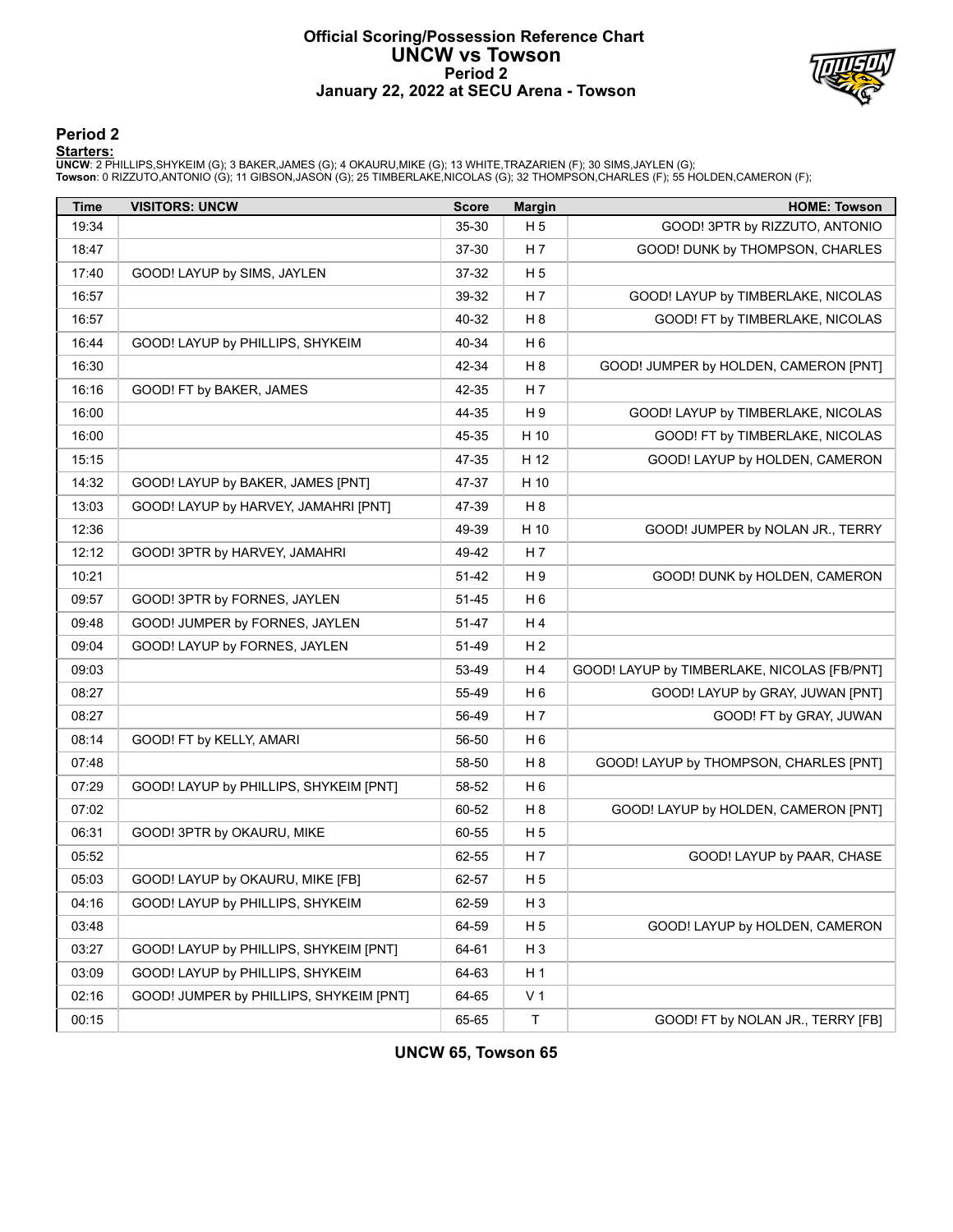# **Official Scoring/Possession Reference Chart UNCW vs Towson Period 3 January 22, 2022 at SECU Arena - Towson**



# **Period 3**

<mark>Starters:</mark><br>UNCW: 2 PHILLIPS,SHYKEIM (G); 3 BAKER,JAMES (G); 4 OKAURU,MIKE (G); 13 WHITE,TRAZARIEN (F); 30 SIMS,JAYLEN (G);<br>Towson: 0 RIZZUTO,ANTONIO (G); 11 GIBSON,JASON (G); 25 TIMBERLAKE,NICOLAS (G); 32 THOMPSON,CHARLES

| <b>Time</b> | <b>VISITORS: UNCW</b>            | <b>Score</b> | <b>Margin</b>  | <b>HOME: Towson</b>                   |
|-------------|----------------------------------|--------------|----------------|---------------------------------------|
| 04:39       |                                  | 67-65        | H <sub>2</sub> | GOOD! JUMPER by HOLDEN, CAMERON [PNT] |
| 04:08       | GOOD! FT by PHILLIPS, SHYKEIM    | 67-66        | H <sub>1</sub> |                                       |
| 04:08       | GOOD! FT by PHILLIPS, SHYKEIM    | 67-67        | $\mathsf{T}$   |                                       |
| 03:38       | GOOD! FT by BAKER, JAMES         | 67-68        | V <sub>1</sub> |                                       |
| 03:21       | GOOD! LAYUP by BAKER, JAMES      | 67-70        | $V_3$          |                                       |
| 02:41       |                                  | 68-70        | V <sub>2</sub> | GOOD! FT by RIZZUTO, ANTONIO          |
| 02:41       |                                  | 69-70        | V <sub>1</sub> | GOOD! FT by RIZZUTO, ANTONIO          |
| 02:07       |                                  | 72-70        | H <sub>2</sub> | GOOD! 3PTR by GRAY, JUWAN [FB]        |
| 01:14       | GOOD! LAYUP by OKAURU, MIKE [FB] | 72-72        | $\mathsf{T}$   |                                       |
| 00:23       | GOOD! 3PTR by FORNES, JAYLEN     | 72-75        | $V_3$          |                                       |
| 00:16       | GOOD! FT by SIMS, JAYLEN         | 72-76        | V <sub>4</sub> |                                       |
| 00:16       | GOOD! FT by SIMS, JAYLEN         | 72-77        | V <sub>5</sub> |                                       |
| 00:12       |                                  | 74-77        | $V_3$          | GOOD! LAYUP by RIZZUTO, ANTONIO       |
| 00:10       | GOOD! FT by SIMS, JAYLEN         | 74-78        | V <sub>4</sub> |                                       |
| 00:10       | GOOD! FT by SIMS, JAYLEN         | 74-79        | V <sub>5</sub> |                                       |
| 00:03       |                                  | 77-79        | V <sub>2</sub> | GOOD! 3PTR by TIMBERLAKE, NICOLAS     |
| 00:03       | GOOD! FT by SIMS, JAYLEN [FB]    | 77-80        | $V_3$          |                                       |
| 00:03       | GOOD! FT by SIMS, JAYLEN [FB]    | 77-81        | V <sub>4</sub> |                                       |

**UNCW 81, Towson 77**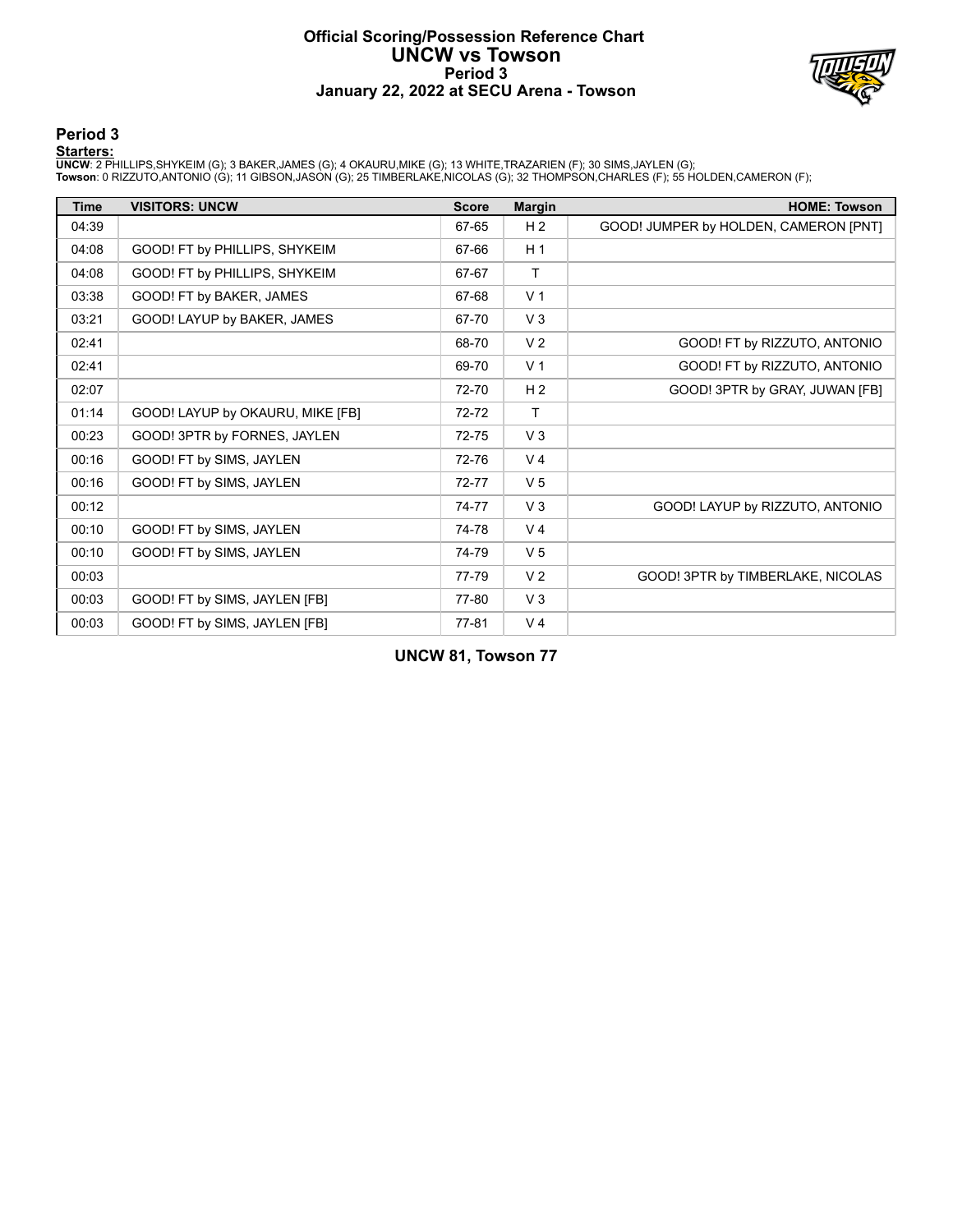## **Official Substitutions Log UNCW vs Towson Period 1 January 22, 2022 at SECU Arena - Towson**



| <b>VISITORS: UNCW</b>        | <b>Time</b> | <b>Score</b> | <b>HOME: Towson</b>          |
|------------------------------|-------------|--------------|------------------------------|
| 2 PHILLIPS, SHYKEIM          |             |              | 0 RIZZUTO, ANTONIO           |
| 3 BAKER, JAMES               |             |              | 11 GIBSON, JASON             |
| 4 OKAURU, MIKE               |             |              | 25 TIMBERLAKE, NICOLAS       |
| 13 WHITE, TRAZARIEN          |             |              | 32 THOMPSON, CHARLES         |
| 30 SIMS, JAYLEN              |             |              | 55 HOLDEN, CAMERON           |
|                              | 16:09       | $6-6$        | SUB OUT: RIZZUTO, ANTONIO    |
|                              | 16:09       |              | SUB OUT: GIBSON, JASON       |
|                              | 16:09       |              | SUB OUT: THOMPSON, CHARLES   |
|                              | 16:09       |              | SUB IN: NOLAN JR., TERRY     |
|                              | 16:09       |              | SUB IN: GRAY, JUWAN          |
|                              | 16:09       |              | SUB IN: PAAR, CHASE          |
| SUB OUT: 2 PHILLIPS, SHYKEIM | 16:09       |              |                              |
| SUB OUT: 3 BAKER, JAMES      | 16:09       |              |                              |
| SUB OUT: 4 OKAURU, MIKE      | 16:09       |              |                              |
| SUB IN: 1 FORNES, JAYLEN     | 16:09       |              |                              |
| SUB IN: 10 HARVEY, JAMAHRI   | 16:09       |              |                              |
| SUB IN: 23 KELLY, AMARI      | 16:09       |              |                              |
| SUB OUT: 13 WHITE, TRAZARIEN | 14:46       | $9-9$        |                              |
| SUB IN: 0 THOMAS, JAMARII    | 14:46       |              |                              |
|                              | 13:38       | $12 - 10$    | SUB OUT: TIMBERLAKE, NICOLAS |
|                              | 13:38       |              | SUB OUT: HOLDEN, CAMERON     |
|                              | 13:38       |              | SUB IN: RIZZUTO, ANTONIO     |
|                              | 13:38       |              | SUB IN: GIBSON, JASON        |
|                              | 12:41       | $12 - 14$    | SUB OUT: PAAR, CHASE         |
|                              | 12:41       |              | SUB IN: THOMPSON, CHARLES    |
| SUB OUT: 0 THOMAS.JAMARII    | 12:41       |              |                              |
| SUB OUT: 23 KELLY, AMARI     | 12:41       |              |                              |
| SUB OUT: 30 SIMS, JAYLEN     | 12:41       |              |                              |
| SUB IN: 2 PHILLIPS, SHYKEIM  | 12:41       |              |                              |
| SUB IN: 3 BAKER, JAMES       | 12:41       |              |                              |
| SUB IN: 4 OKAURU, MIKE       | 12:41       |              |                              |
|                              | 11:46       | $14 - 17$    | SUB OUT: NOLAN JR., TERRY    |
|                              | 11:46       |              | SUB OUT: GRAY, JUWAN         |
|                              | 11:46       |              | SUB IN: TIMBERLAKE, NICOLAS  |
|                              | 11:46       |              | SUB IN: HOLDEN, CAMERON      |
| SUB OUT: 1 FORNES, JAYLEN    | 11:46       |              |                              |
| SUB OUT: 10 HARVEY, JAMAHRI  | 11:46       |              |                              |
| SUB IN: 13 WHITE, TRAZARIEN  | 11:46       |              |                              |
| SUB IN: 30 SIMS, JAYLEN      | 11:46       |              |                              |
| SUB OUT: 4 OKAURU, MIKE      | 11:30       | $14 - 17$    |                              |
| SUB IN: 10 HARVEY, JAMAHRI   | 11:30       |              |                              |
|                              | 10:34       | $14 - 17$    | SUB OUT: RIZZUTO, ANTONIO    |
|                              | 10:34       |              | SUB IN: NOLAN JR., TERRY     |
|                              | 09:42       | 15-19        | SUB OUT: GIBSON, JASON       |
|                              | 09:42       |              | SUB IN: GRAY.JUWAN           |
| SUB OUT: 13 WHITE, TRAZARIEN | 09:42       |              |                              |
| SUB IN: 1 FORNES, JAYLEN     | 09:42       |              |                              |
|                              | 07:44       | 17-23        | SUB OUT: TIMBERLAKE, NICOLAS |
|                              | 07:44       |              | SUB OUT: HOLDEN, CAMERON     |
|                              | 07:44       |              | SUB IN: RIZZUTO, ANTONIO     |
|                              | 07:44       |              | SUB IN: GIBSON, JASON        |
|                              | 06:15       | $21 - 23$    | SUB OUT: NOLAN JR., TERRY    |
|                              | 06:15       |              | SUB OUT: THOMPSON, CHARLES   |
|                              | 06:15       |              | SUB IN: PAAR, CHASE          |
|                              | 06:15       |              | SUB IN: HOLDEN, CAMERON      |
| SUB OUT: 30 SIMS, JAYLEN     | 06:15       |              |                              |
| SUB IN: 13 WHITE, TRAZARIEN  | 06:15       |              |                              |
| SUB OUT: 13 WHITE, TRAZARIEN | 05:40       | $21 - 23$    |                              |
| SUB IN: 23 KELLY, AMARI      | 05:40       |              |                              |
| SUB OUT: 3 BAKER, JAMES      | 05:22       | $21 - 23$    |                              |
| SUB OUT: 10 HARVEY, JAMAHRI  | 05:22       |              |                              |
| SUB IN: 30 SIMS, JAYLEN      | 05:22       |              |                              |
| SUB IN: 13 WHITE, TRAZARIEN  | 05:22       |              |                              |
|                              | 04:23       | $21 - 26$    | SUB OUT: GRAY, JUWAN         |
|                              | 04:23       |              | SUB IN: TIMBERLAKE, NICOLAS  |
|                              | 03:49       | 23-26        | SUB OUT: RIZZUTO, ANTONIO    |
|                              | 03:49       |              | SUB IN: NOLAN JR., TERRY     |
| SUB OUT: 23 KELLY, AMARI     | 03:49       |              |                              |
| SUB IN: 3 BAKER, JAMES       | 03:49       |              |                              |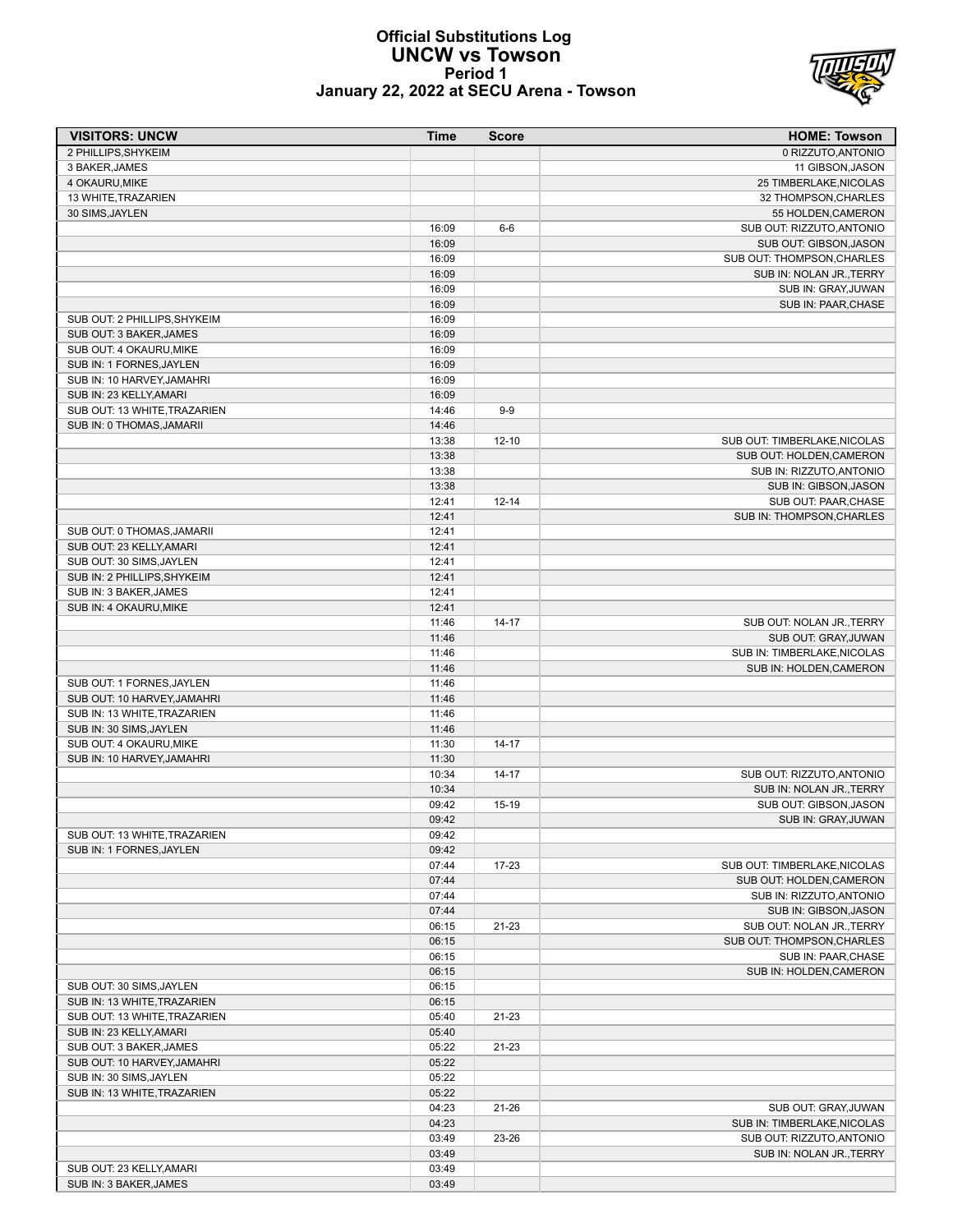| <b>VISITORS: UNCW</b>        | <b>Time</b> | <b>Score</b> | <b>HOME: Towson</b>          |
|------------------------------|-------------|--------------|------------------------------|
| SUB OUT: 2 PHILLIPS, SHYKEIM | 02:10       | 23-28        |                              |
| SUB IN: 10 HARVEY, JAMAHRI   | 02:10       |              |                              |
|                              | 02:03       | 23-28        | SUB OUT: HOLDEN, CAMERON     |
|                              | 02:03       |              | SUB IN: GRAY, JUWAN          |
|                              | 00:10       | 29-32        | SUB OUT: PAAR, CHASE         |
|                              | 00:10       |              | SUB OUT: TIMBERLAKE, NICOLAS |
|                              | 00:10       |              | SUB IN: RIZZUTO, ANTONIO     |
|                              | 00:10       |              | SUB IN: THOMPSON, CHARLES    |

**UNCW 30, Towson 32**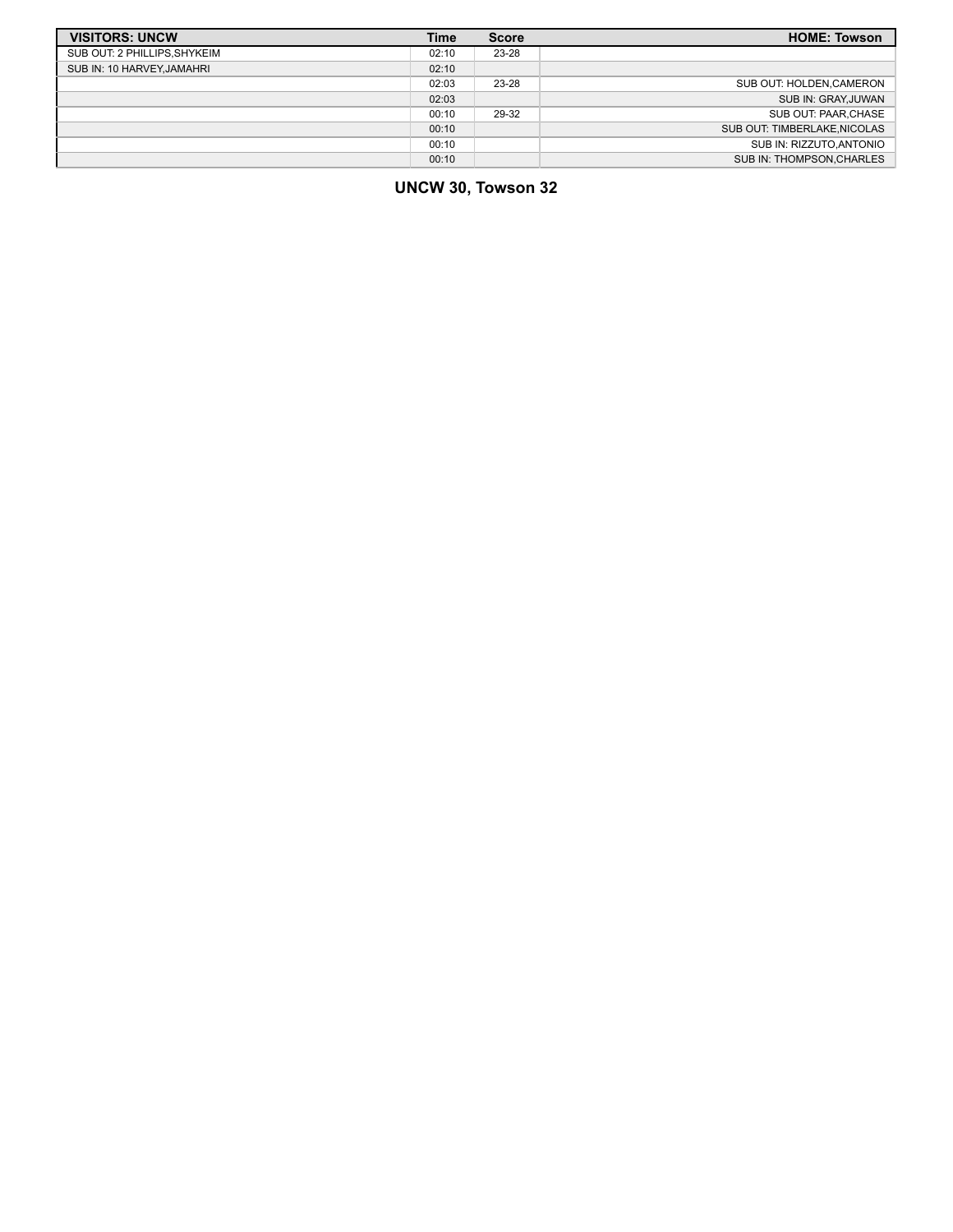## **Official Substitutions Log UNCW vs Towson Period 2 January 22, 2022 at SECU Arena - Towson**



| <b>VISITORS: UNCW</b>                                 | Time           | <b>Score</b>             | <b>HOME: Towson</b>          |
|-------------------------------------------------------|----------------|--------------------------|------------------------------|
| 2 PHILLIPS.SHYKEIM                                    |                |                          | 0 RIZZUTO, ANTONIO           |
| 3 BAKER, JAMES                                        |                |                          | 11 GIBSON, JASON             |
| 4 OKAURU.MIKE                                         |                |                          | 25 TIMBERLAKE, NICOLAS       |
| 13 WHITE, TRAZARIEN                                   |                |                          | 32 THOMPSON, CHARLES         |
| 30 SIMS, JAYLEN                                       |                |                          | 55 HOLDEN, CAMERON           |
|                                                       | 20:00          | $\overline{\phantom{a}}$ | SUB OUT: NOLAN JR., TERRY    |
|                                                       | 20:00          |                          | SUB OUT: GRAY, JUWAN         |
|                                                       | 20:00          |                          | SUB IN: TIMBERLAKE, NICOLAS  |
|                                                       | 20:00          |                          | SUB IN: HOLDEN, CAMERON      |
| SUB OUT: 1 FORNES, JAYLEN                             | 20:00          |                          |                              |
| SUB OUT: 10 HARVEY, JAMAHRI                           | 20:00          |                          |                              |
| SUB IN: 2 PHILLIPS, SHYKEIM                           | 20:00          |                          |                              |
| SUB IN: 4 OKAURU, MIKE                                | 20:00          |                          |                              |
| SUB OUT: 4 OKAURU, MIKE<br>SUB IN: 10 HARVEY, JAMAHRI | 19:05<br>19:05 | 30-35                    |                              |
| SUB OUT: 13 WHITE, TRAZARIEN                          | 18:30          | 30-37                    |                              |
| SUB IN: 1 FORNES, JAYLEN                              | 18:30          |                          |                              |
|                                                       | 16:57          | 32-39                    | SUB OUT: RIZZUTO, ANTONIO    |
|                                                       | 16:57          |                          | SUB OUT: GIBSON, JASON       |
|                                                       | 16:57          |                          | SUB OUT: THOMPSON, CHARLES   |
|                                                       | 16:57          |                          | SUB IN: NOLAN JR., TERRY     |
|                                                       | 16:57          |                          | SUB IN: GRAY, JUWAN          |
|                                                       | 16:57          |                          | SUB IN: PAAR, CHASE          |
| SUB OUT: 10 HARVEY, JAMAHRI                           | 16:00          | 35-44                    |                              |
| SUB IN: 4 OKAURU, MIKE                                | 16:00          |                          |                              |
| SUB OUT: 2 PHILLIPS, SHYKEIM                          | 15:31          | 35-45                    |                              |
| SUB OUT: 4 OKAURU, MIKE                               | 15:31          |                          |                              |
| SUB IN: 10 HARVEY, JAMAHRI                            | 15:31          |                          |                              |
| SUB IN: 13 WHITE, TRAZARIEN                           | 15:31          |                          |                              |
|                                                       | 13:50          | 37-47                    | SUB OUT: PAAR, CHASE         |
|                                                       | 13:50          |                          | SUB OUT: TIMBERLAKE, NICOLAS |
|                                                       | 13:50          |                          | SUB OUT: HOLDEN, CAMERON     |
|                                                       | 13:50          |                          | SUB IN: RIZZUTO, ANTONIO     |
|                                                       | 13:50          |                          | SUB IN: GIBSON, JASON        |
|                                                       | 13:50          |                          | SUB IN: THOMPSON, CHARLES    |
| SUB OUT: 30 SIMS, JAYLEN                              | 13:50          |                          |                              |
| SUB IN: 2 PHILLIPS, SHYKEIM                           | 13:50          |                          |                              |
|                                                       | 12:38          | 39-47                    | SUB OUT: GRAY, JUWAN         |
|                                                       | 12:38          |                          | SUB IN: HOLDEN, CAMERON      |
| SUB OUT: 3 BAKER, JAMES                               | 12:38          |                          |                              |
| SUB IN: 23 KELLY, AMARI                               | 12:38          |                          |                              |
| SUB OUT: 13 WHITE, TRAZARIEN                          | 12:14          | 39-49                    |                              |
| SUB IN: 30 SIMS, JAYLEN                               | 12:14          |                          |                              |
|                                                       | 11:49          | 42-49                    | SUB OUT: NOLAN JR., TERRY    |
|                                                       | 11:49          |                          | SUB IN: TIMBERLAKE, NICOLAS  |
|                                                       | 10:02          | 42-51                    | SUB OUT: RIZZUTO, ANTONIO    |
|                                                       | 10:02          |                          | SUB OUT: GIBSON.JASON        |
|                                                       | 10:02          |                          | SUB IN: NOLAN JR., TERRY     |
|                                                       | 10:02<br>10:02 |                          | SUB IN: GRAY, JUWAN          |
| SUB OUT: 23 KELLY, AMARI<br>SUB IN: 3 BAKER, JAMES    | 10:02          |                          |                              |
|                                                       | 08:27          | 49-55                    | SUB OUT: TIMBERLAKE, NICOLAS |
|                                                       | 08:27          |                          | SUB IN: RIZZUTO, ANTONIO     |
| SUB OUT: 3 BAKER, JAMES                               | 08:27          |                          |                              |
| SUB OUT: 10 HARVEY, JAMAHRI                           | 08:27          |                          |                              |
| SUB IN: 4 OKAURU, MIKE                                | 08:27          |                          |                              |
| SUB IN: 23 KELLY, AMARI                               | 08:27          |                          |                              |
|                                                       | 06:17          | 55-60                    | SUB OUT: NOLAN JR., TERRY    |
|                                                       | 06:17          |                          | SUB OUT: GRAY, JUWAN         |
|                                                       | 06:17          |                          | SUB OUT: THOMPSON, CHARLES   |
|                                                       | 06:17          |                          | SUB IN: GIBSON, JASON        |
|                                                       | 06:17          |                          | SUB IN: PAAR, CHASE          |
|                                                       | 06:17          |                          | SUB IN: TIMBERLAKE, NICOLAS  |
| SUB OUT: 23 KELLY, AMARI                              | 06:17          |                          |                              |
| SUB IN: 3 BAKER, JAMES                                | 06:17          |                          |                              |
|                                                       | 04:37          | 57-62                    | SUB OUT: PAAR, CHASE         |
|                                                       | 04:37          |                          | SUB OUT: TIMBERLAKE, NICOLAS |
|                                                       | 04:37          |                          | SUB IN: GRAY, JUWAN          |
|                                                       | 04:37          |                          | SUB IN: THOMPSON, CHARLES    |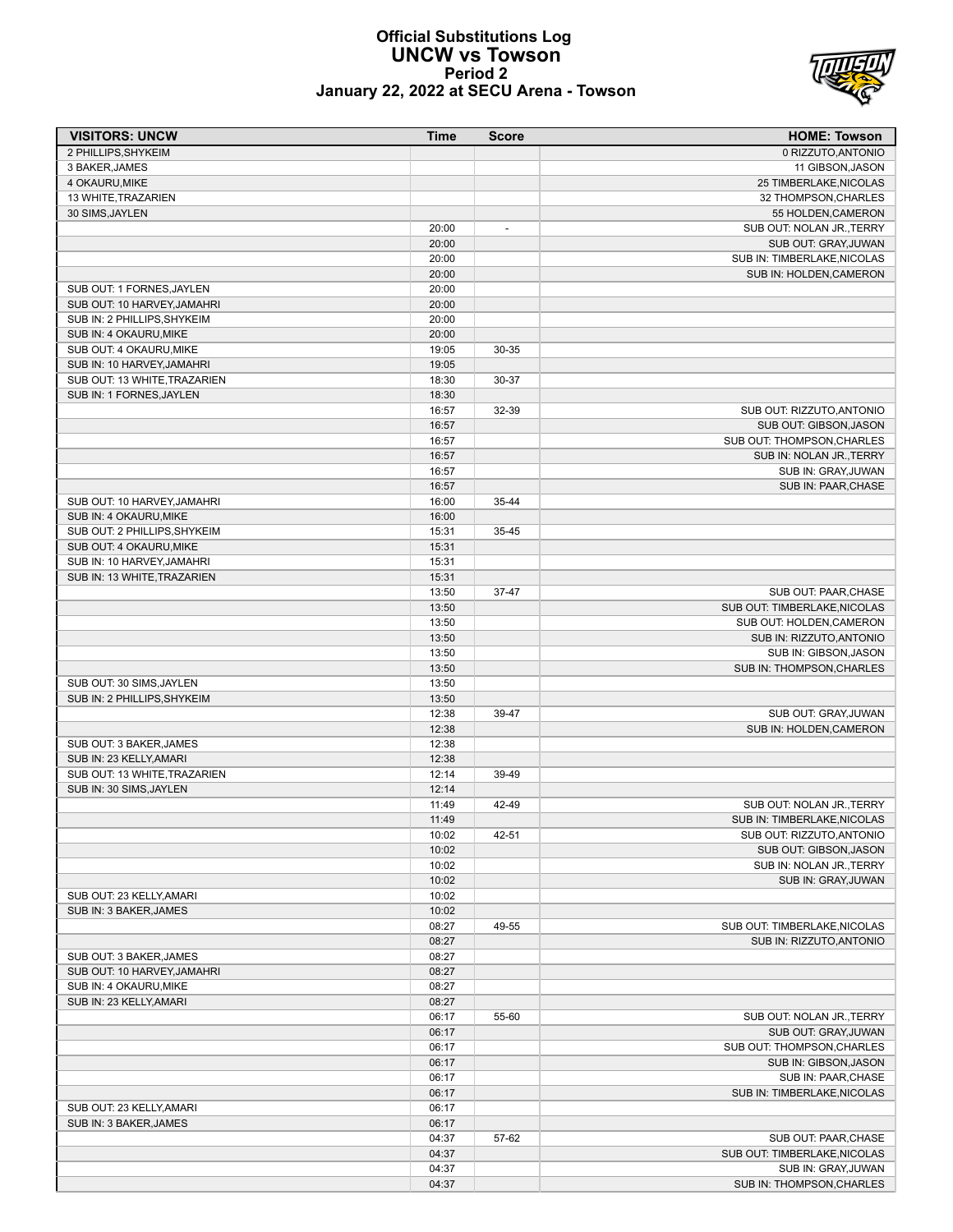| <b>VISITORS: UNCW</b> | <b>Time</b> | <b>Score</b> | <b>HOME: Towson</b>          |
|-----------------------|-------------|--------------|------------------------------|
|                       | 03:27       | 61-64        | SUB OUT: GIBSON, JASON       |
|                       | 03:27       |              | SUB IN: NOLAN JR., TERRY     |
|                       | 01:47       | 65-64        | SUB OUT: RIZZUTO, ANTONIO    |
|                       | 01:47       |              | SUB IN: TIMBERLAKE, NICOLAS  |
|                       | 01:09       | 65-64        | SUB OUT: GRAY, JUWAN         |
|                       | 01:09       |              | SUB IN: GIBSON, JASON        |
|                       | 00:41       | 65-64        | SUB OUT: GIBSON, JASON       |
|                       | 00:41       |              | SUB OUT: TIMBERLAKE, NICOLAS |
|                       | 00:41       |              | SUB IN: RIZZUTO, ANTONIO     |
|                       | 00:41       |              | SUB IN: GRAY, JUWAN          |

# **UNCW 65, Towson 65**